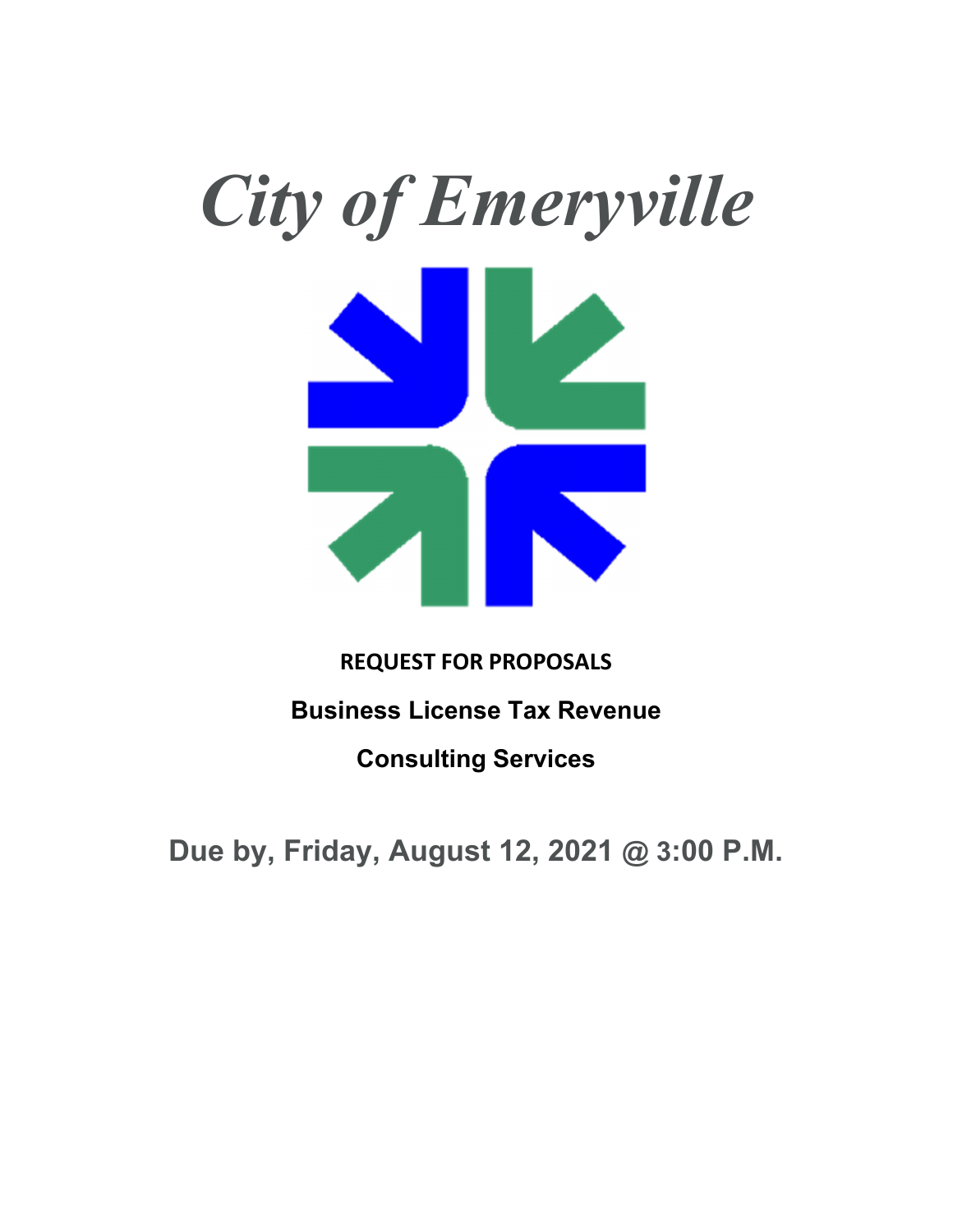## **CITY OF EMERYVILLE**

## **NOTICE FOR PROPOSALS**

## **Business License Tax Revenue Consulting Services**

**NOTICE IS HEREBY GIVEN** that the City of Emeryville (City) is soliciting proposals from an experienced, qualified Firm ("hereinafter interchangeably referred to as Firm or Proposer") to provide Business License Tax Revenue Consulting Services ("Services") outlined in the RFP for the City of Emeryville. The timing of the project will correspond with the next renewal of Business Licenses for Calendar Year 2022.

Due to COVID-19, proposals shall ONLY be submitted via electronic mail to the Finance Director, Brad Farmer at **bfarmer@Emeryville.org until 3:00 p.m., August 12, 2021. Said proposals will be evaluated and** results will be made public after completion of the negotiation process with the selected consultant. The City reserves the right to reject any or all proposals and to waive any informalities or irregularities in any proposal or in the proposal process.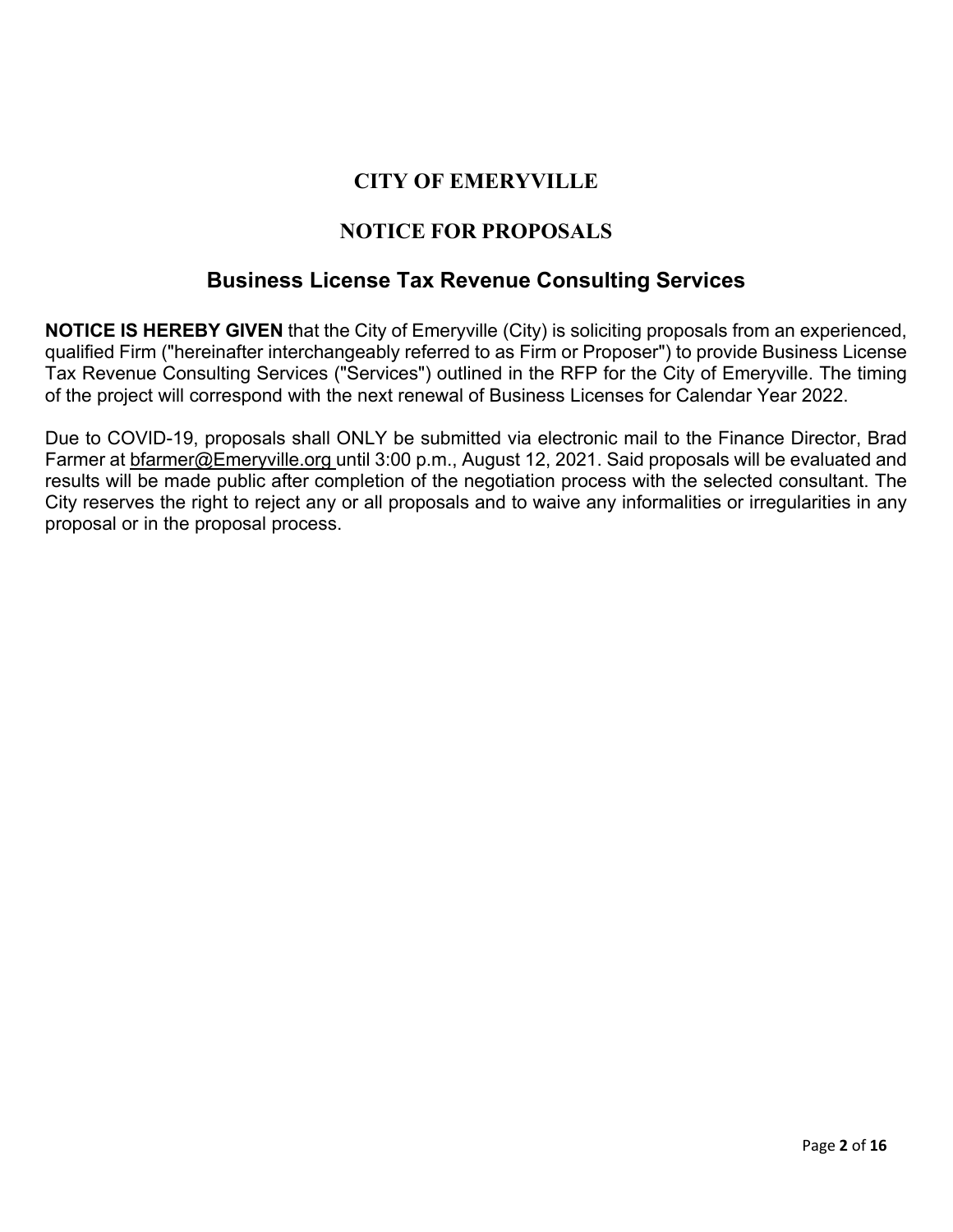## **IMPORTANT!!!**

**The City is not responsible for misdelivered proposals, and the proposer is strictly liable for its chosen method of delivery. It is the proposer's sole responsibility to make sure that proposals arrive at the proper location. Any proposal which does not actually arrive in the Finance Director's email address by the RFP due date and time will be rejected as non-responsive, even if properly addressed or delivered to another City Department.** 

**Your proposal MUST be emailed to: bfarmer@emeryville.org**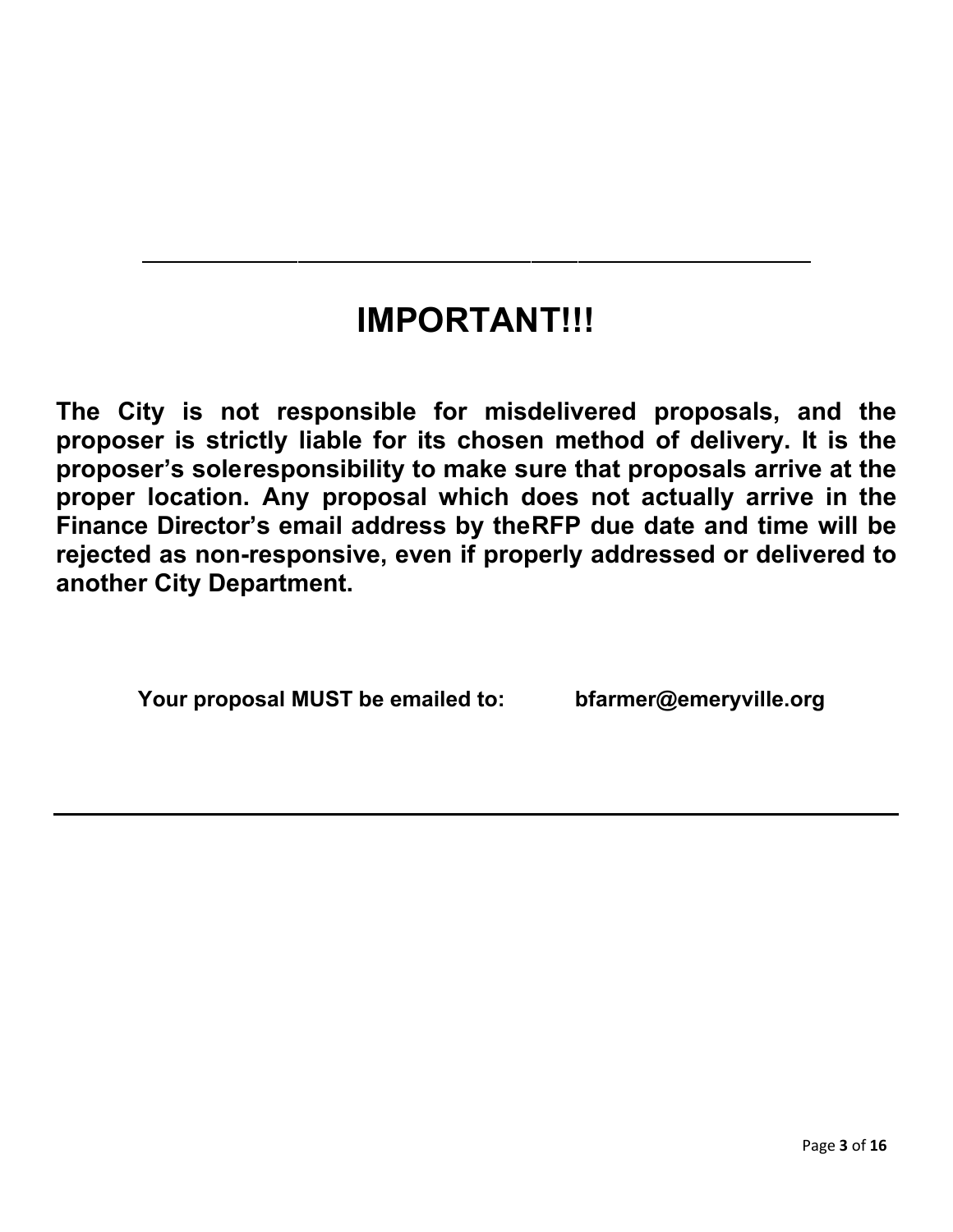## **(TAX REVENUE CONSULTING SERVICES)**

## **TABLE OF CONTENTS**

| <b>SECTION</b> |                                      | <b>Page</b>    |
|----------------|--------------------------------------|----------------|
| 1.0            | <b>INTRODUCTION</b>                  | 5              |
| 2.0            | <b>TENTATIVE PROJECT SCHEDULE</b>    | $\overline{7}$ |
| 3.0            | <b>SCOPE OF SERVICES</b>             | $\overline{7}$ |
| 4.0            | ASSURANCE OF DESIGNATED PROJECT TEAM | 8              |
| 5.0            | PROPOSAL FORMAT REQUIREMENTS         | 8              |
| 6.0            | SUBMITTAL INSTRUCTIONS               | 10             |
| 7.0            | <b>EVALUATION CRITERIA</b>           | 11             |
| 8.0            | <b>SELECTION PROCESS</b>             | 11             |
| 9.0            | <b>GENERAL TERMS AND CONDITIONS</b>  | 12             |
| 10.0           | <b>ATTACHMENTS</b>                   | 17             |
|                | PROPOSER'S CERTIFICATION             | 1              |
|                | <b>SAMPLE CONTRACT</b>               | 19             |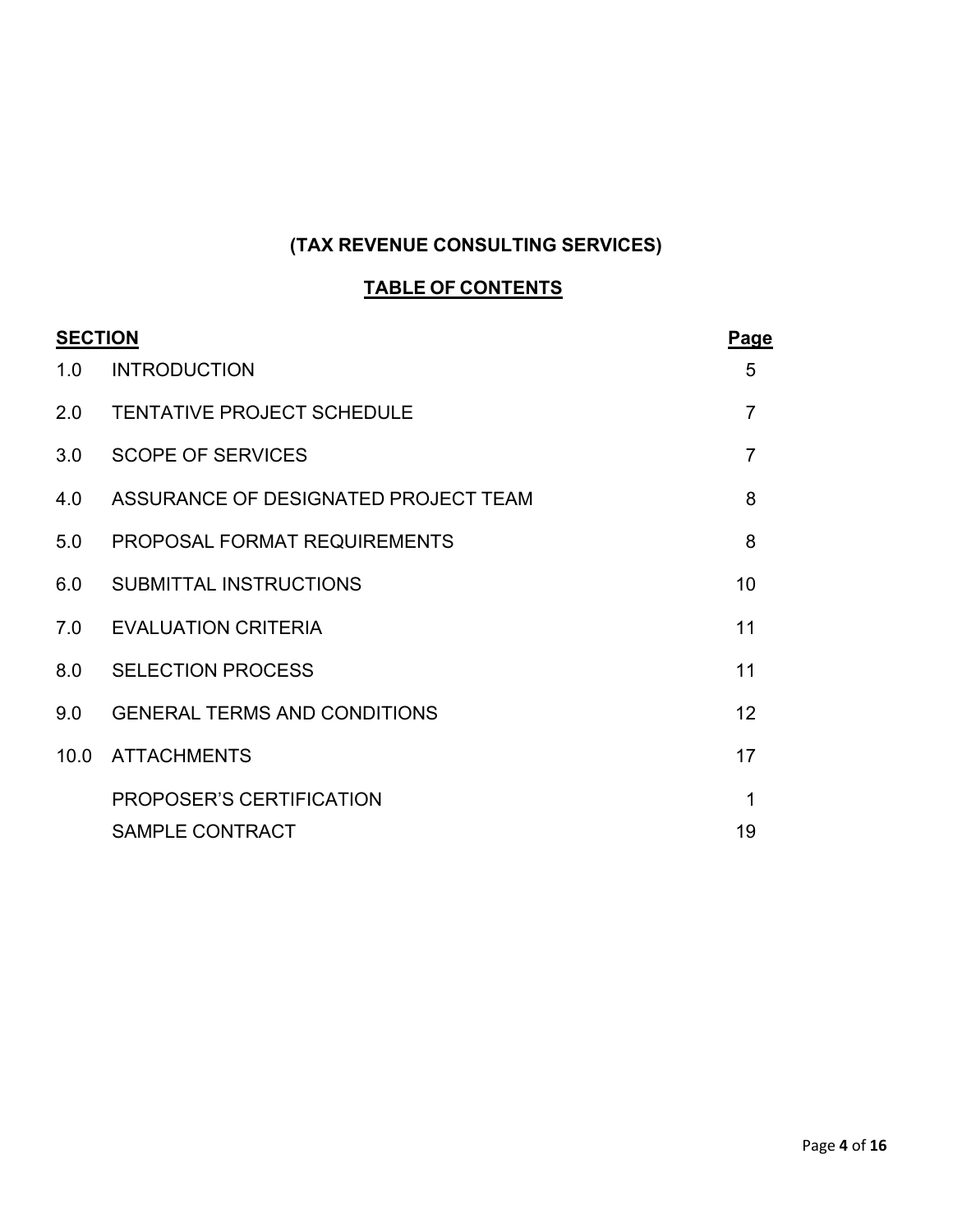## 1.0 **INTRODUCTION**

The City of Emeryville (hereinafter "City") is soliciting proposals from qualified firms to provide Business License Tax Revenue Consulting Services to the City. This will be a competitive negotiation process. Qualified individuals, firms, contractors, consultants or entities (hereinafter "Consultant/Proposer(s)"), that meet the requirements set forth in this Request for Proposals (hereinafter "RFP") and are capable of providing the services requested are encouraged to participate.

## 1.1 **BACKGROUND**

The City is interested in providing the business community the ability to obtain business licenses though on on-line platform while reducing the impact on the limited finance staff. Business License revenue accounted for approximately 14% of the City of Emeryville's FY2020-21 General Fund operating revenues. Total business licenses issued by calendar year for the past five years are outlined below:

| Year | <b>Businesses</b><br>within the City | <b>Businesses</b><br>outside the City | <b>Total Business</b><br>Licenses<br><b>Issued</b> | <b>Total Revenue</b> |
|------|--------------------------------------|---------------------------------------|----------------------------------------------------|----------------------|
| 2021 | 1,788                                | 852                                   | 2,640                                              | \$4,121,437          |
| 2020 | 2,067                                | 801                                   | 2,868                                              | 5,286,984            |
| 2019 | 2,562                                | 1,195                                 | 3,757                                              | 5,552,065            |
| 2018 | 2,808                                | 1,057                                 | 3,865                                              | 5,164,376            |
| 2017 | 2,341                                | 1,023                                 | 3,364                                              | 5,154,274            |

## 1.2 **CITY OVERVIEW**

The City is a taxpayer funded California Charter City providing full services to the residents and business community of Emeryville. The City is governed by a five-member City Council. The City Manager and staff implement the policies approved by the Council and handle the City's day-to-day operations. The City 's primary service area is approximately 1.2 square miles, located between Oakland and Berkeley, CA with an estimated population of 12,586. The ability to continue to provide the level of services desired is significantly impacted by the decrease in Transient Occupancy Tax and Sales Tax resulting from the economic slowdown associated with the global pandemic. Increasing operational and personnel costs, including the funding of existing Unfunded Actuarial Liabilities have also increased pressure on the available funds the City uses to provide the desired service levels in the community.

## 1.3 **INSTRUCTIONS**

This RFP includes a description of the scope of services, proposal requirements, and instructions for submitting your proposal. Failure to follow these instructions may result in rejection of your proposal.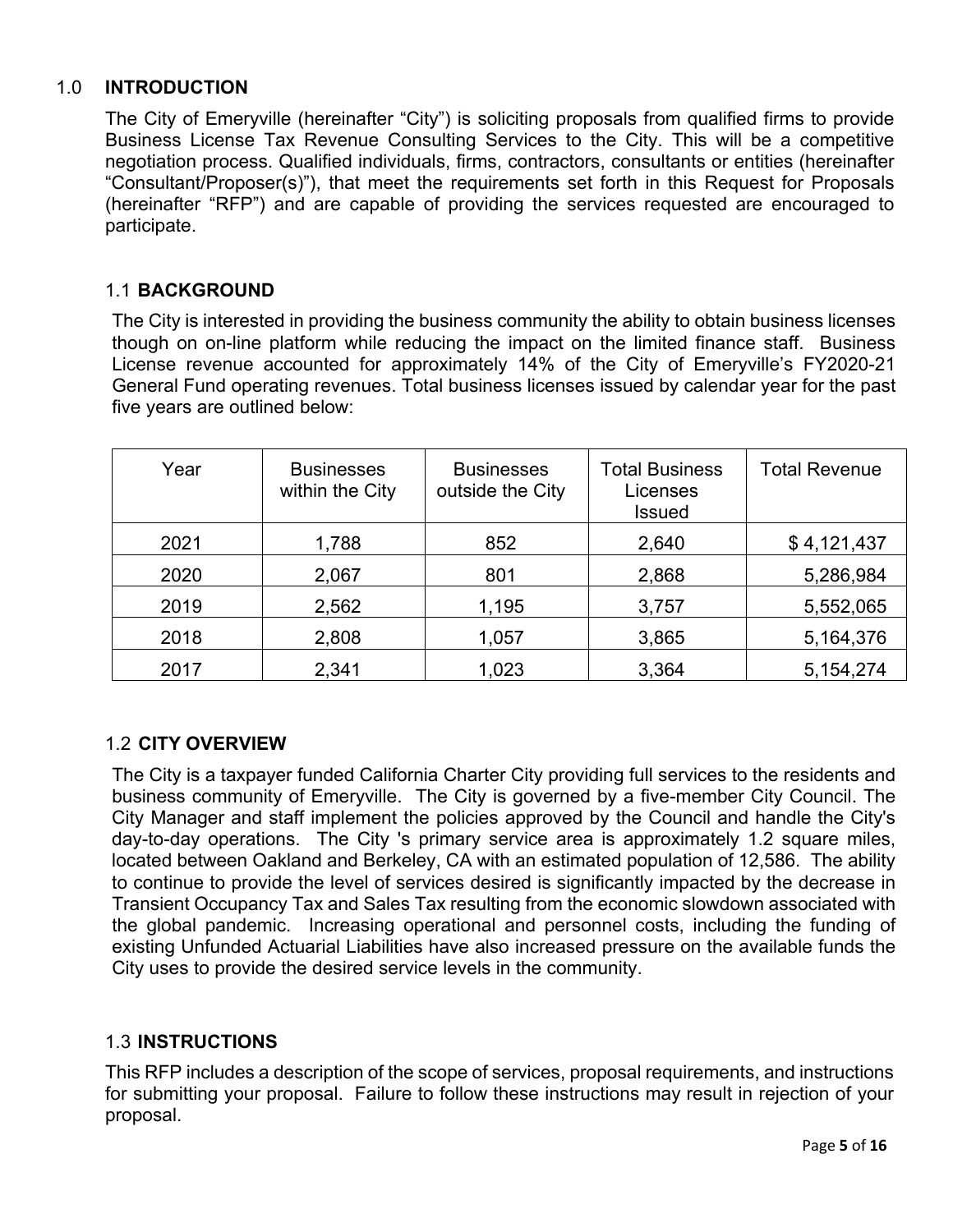No oral representations or interpretations will be made to any proposer as to the meaning of this RFP. Direct all inquiries regarding this RFP in writing to:

> City of Emeryville Finance Administration Attn: Brad Farmer Email: bfarmer@emeryville.org

Do not contact other individuals or City departments in this regard. Information provided by anyone other than the above contact may be invalid and proposals which are submitted in accordance with such information may be declared non-responsive.

In the event that it becomes necessary to revise any part of this RFP, written addenda will be issued. Any amendment to this RFP is valid only if it is in writing and issued by the City department issuing the RFP. No oral interpretations or answers shall bind the City unless confirmed by the City in writing.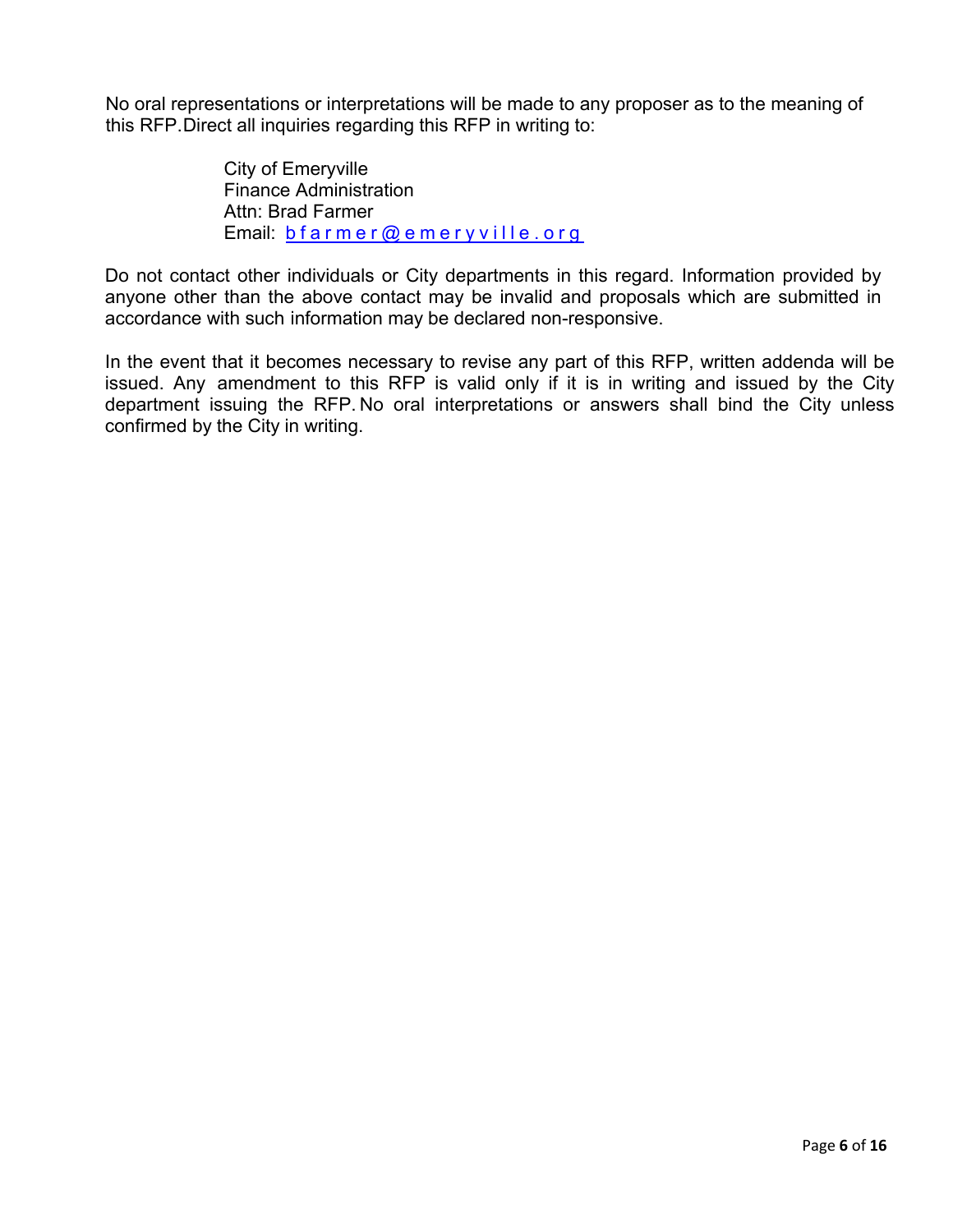## 2.0 **TENTATIVE SCHEDULE**

The following represents the tentative schedule for this RFP. Deadline for Final Questions, or Proposal Submission Deadline will be advertised in the form of an addendum to this RFP. The schedule for the evaluation process and other future dates may be adjusted without notice.

| City Responses to Written Questions 08/04/2021 |  |
|------------------------------------------------|--|
|                                                |  |
|                                                |  |
|                                                |  |
|                                                |  |
|                                                |  |

## 3.0 **SCOPE OF SERVICES**

Please describe the firms' ability to meet each of the requirements below. If a requirement cannotbe met, please provide an alternative approach or state that your proposal does not include that category of services.

## **3.1 Business Operations Tax Administration**

- Maintain the City's Tax Registration Database and provide copies of the data or report at the City's request. The City will not be required to use or maintain any software inhouse for managing the business registry but will have access to the system to verify publicly available license information.
- Send active business license accounts a renewal notice within 30 days of the renewal period end date. The Consultant will provide all applicable forms necessary to complete the renewal process. The Consultant shall follow the City guidelines for processing delinquent accounts.
- Process new business license applications and complete the new account registration process according to established City guidelines.
- Process all business license functions in accordance with the City of Emeryville Municipal Code Section as they relate to Business License.
- Process all payments for new and renewal accounts. The Consultant will update all license accounts with payment information and remit all revenues to the City, net banking, and related processing fees on no less than a monthly basis.
- Provide businesses with multiple support options for registering, renewing, making payments, and for general inquiries.
- Make available options for businesses to visit a website linked to the City's website to submit online transactions, including, but not limited to, renewal processing, new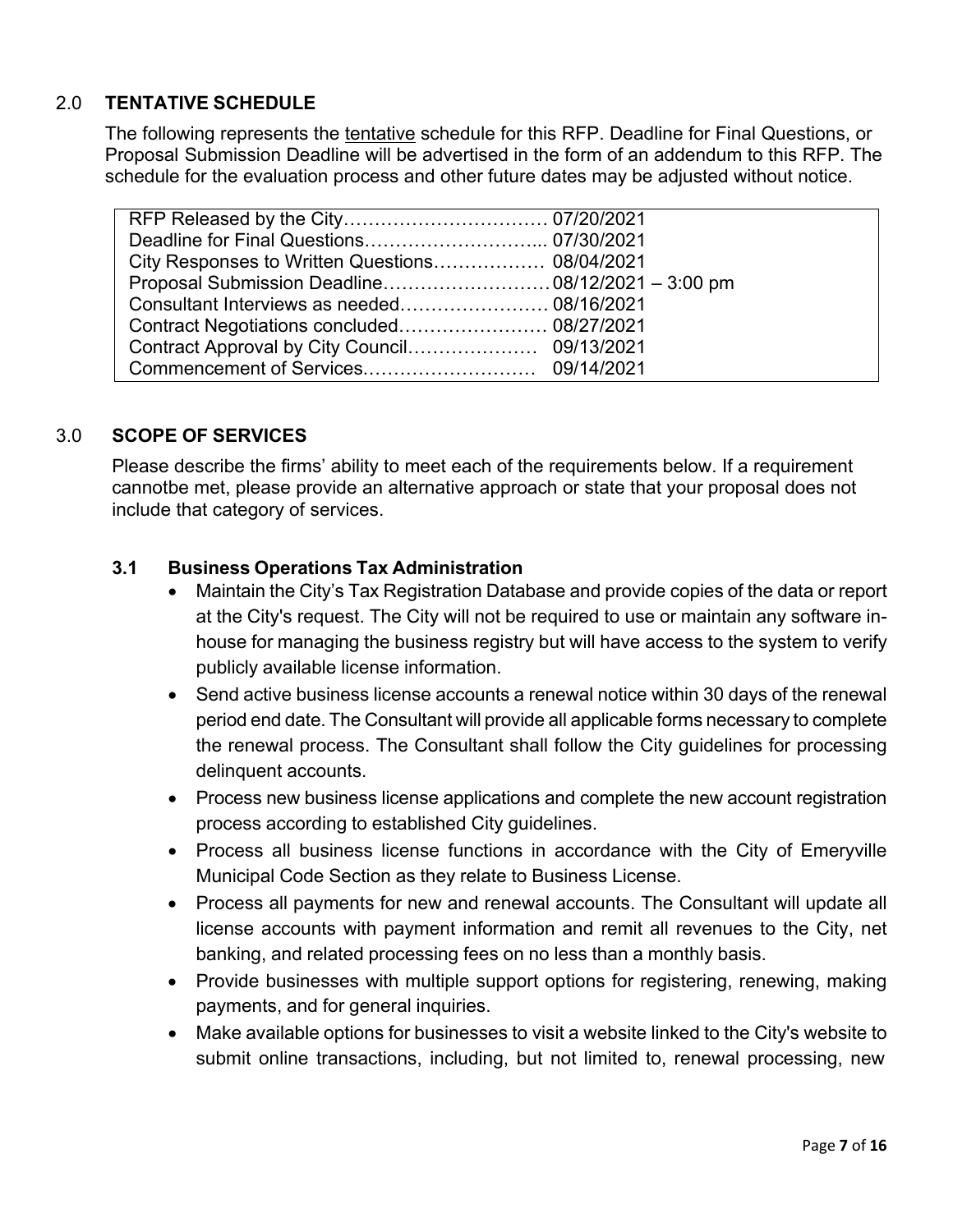account processing, and payment processing.

• Provide customer support to City staff on business operations tax inquiries.

#### 4.0 **ASSURANCE OF DESIGNATED PROJECT TEAM**

Consultant shall assure that the designated project team, including sub-consultants or subcontractors (if any), is used for this project. Departure or reassignment of, or substitution for, any member of the designated project team, sub-consultant(s) or sub-contractor(s) shall not be made without the prior written approval of the City.

#### 5.0 **PROPOSAL FORMAT REQUIREMENTS**

Each response to this RFP shall include the information described in this section. Provide the information in the specified order. Failure to include all of the information specified may be cause for rejection. Additional information may be provided but should be succinct and relevant to the goals of this RFP. Any additional information that a proposing Consultant wishes to include that is not specifically requested should be included in an appendix to the proposal.

Proposers are encouraged to keep the proposals brief and to the point, but sufficiently detailed to allow evaluation of the project approach. Excessive information will not be considered favorably. Unauthorized conditions, omissions, limitations, or provisions attached to a proposal will render the proposal non-responsive and may cause its rejection.

Proposers are warned against making erasures or alterations of any kind, without initialing each and every such change. Proposals that contain erasures or irregularities of any kind, without such initialing, or omissions, may be rejected.

- 5.1 **Cover Letter** with the following information:
	- Title of this RFP
	- Name and Mailing Address of Firm (include physical location if mailing address is a POBox)
	- Contact Person, Telephone Number, Fax Number, and Email Address
	- A statement that the submitting Consultant will perform the services and adhere to the requirements described in this RFP, including any addenda (*reference the addenda by date and/or number*).
- 5.2 **Signature Requirements**  The attached Proposer's Certification (**Attachment A)** shall be executed by an official(s) legally authorized to bind the Consultant which states that the proposal is valid for ninety (90) days. Include the executed copy of the Proposer's Certification under Tab G. Note: This is ninety (90) days following the closing date for the receipt of all proposals.
	- Proposals submitted on behalf of a Partnership shall be signed in the firm name by a partner or the Attorney-in-Fact. If signed by the Attorney-in-Fact, there shall be attached to the proposal a Power-of-Attorney evidencing authority to sign proposals, dated the same date as the proposal and executed by all partners of the firm.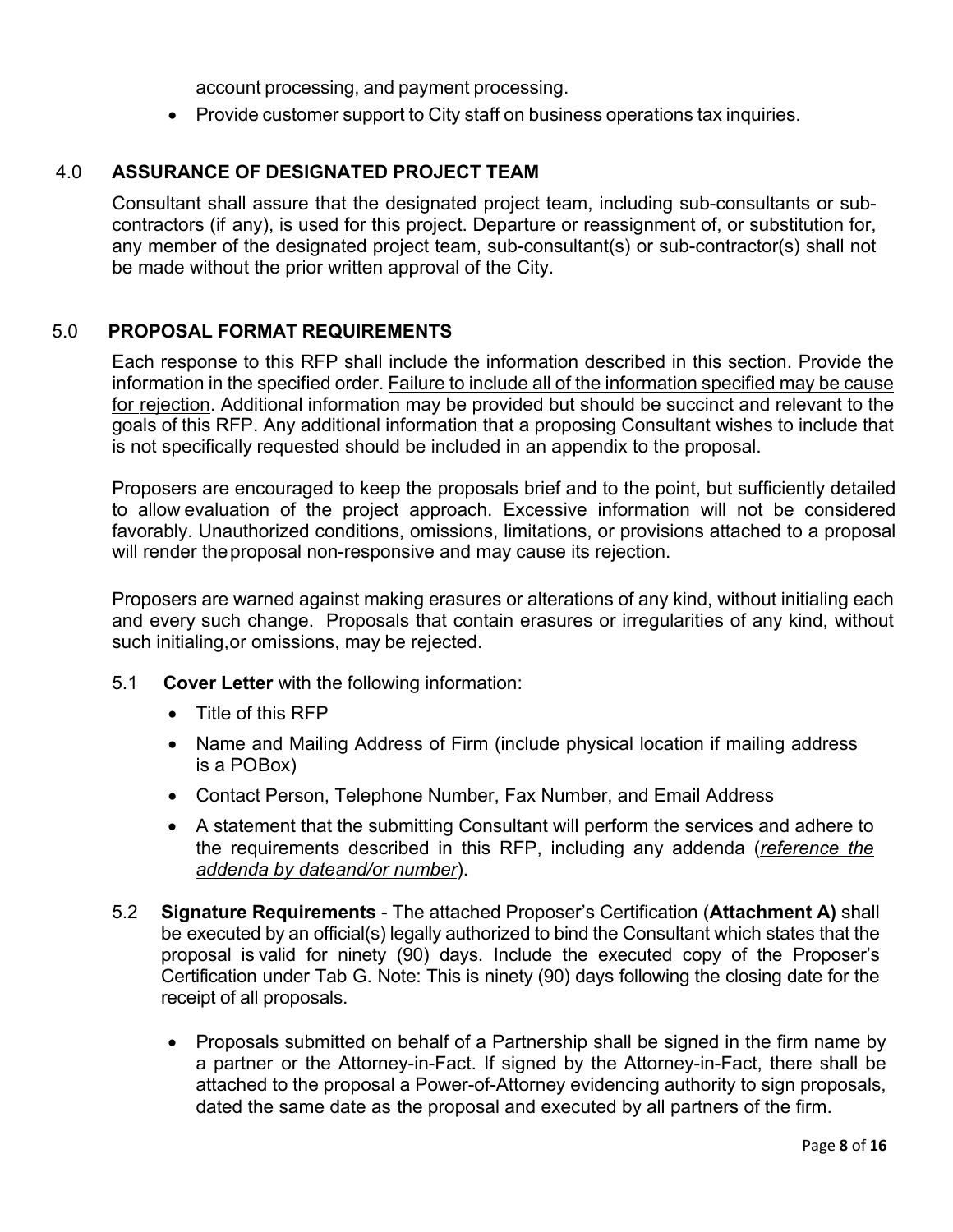- Proposals which are submitted on behalf of a Corporation shall have the correct corporate name thereon and the actual signature of the authorized officer of the corporation written (not typed) below the corporate name. The title of the office held by the person signing for the corporation shall appear below the signature of the officer.
- Proposals which are submitted on behalf of a Limited Liability Company ("LLC") shall be signed by the person or persons authorized to bind the LLC under the LLC's articles of organization.
- Proposals which are submitted by an Individual Doing Business under a firm name ("dba") shall be signed in the name of the individual doing business under the proper firm's name and style.
- 5.3 **Firm's Qualifications** Describe your firm and provide a statement of your firm's qualifications for performing the requested services. Identify the services which would be completed by your firm's staff and those that would be provided by sub-consultants or subcontractors, if any. Identify any sub-consultants or sub-contractors you propose to utilize to supplement your firm's staff. Include the firm's organizational chart, including its constituent parts, and size variation of staffing levels in the past five (5) years.
- 5.4 **Experience and References**  Provide a summary of your firm's experience in providing these or similar services. Provide a minimum of three (3) references for projects or services similar in nature and scope that your firm's team members have completed in the last five (5) years. Include brief descriptions of the projects, dates, client names and contact persons' names, addresses and telephone numbers. Public sector references are preferred.
- 5.5 **Qualifications of Team**  Provide a brief summary of the role, qualifications and experience of each team member and designated project manager/lead assigned to this project, including length of service with the firm and the qualifications/experience of any sub-consultant or sub-contractor staff on your project team. A project team organizational diagram and brief resume of each team member and the designated project manager/lead for each applicable category shall be included. The geographic location of the firm and key personnel shall also be identified. Any proposed sub-consultants or sub-contractors shall be listed. Include sub-consultant's and sub-contractor's assigned task(s) and experience. Full resumes may be included in the appendix.
- 5.6 **Project Understanding**  Based on the available information, supplemental research, field observations, and experience with similar projects, provide a narrative describing your understanding of the services requested in this RFP, your general approach and any major challenges to achieving the City's stated goals. Include any issues you believe will require special consideration for this project. Also identify any unique approaches or strengths that your firm may have related to this project. City staff will assess your understanding of all aspects of the project based on the overview. Please include examples report deliverables, for both staff analysis and for public reporting.
- Page **9** of **16** 5.7 **Project Plan** – Provide a detailed discussion of your firm's approach to the successful implementation of this project. Include thorough discussions of methodologies you believe are essential to accomplishing this project. Include a proposed work schedule to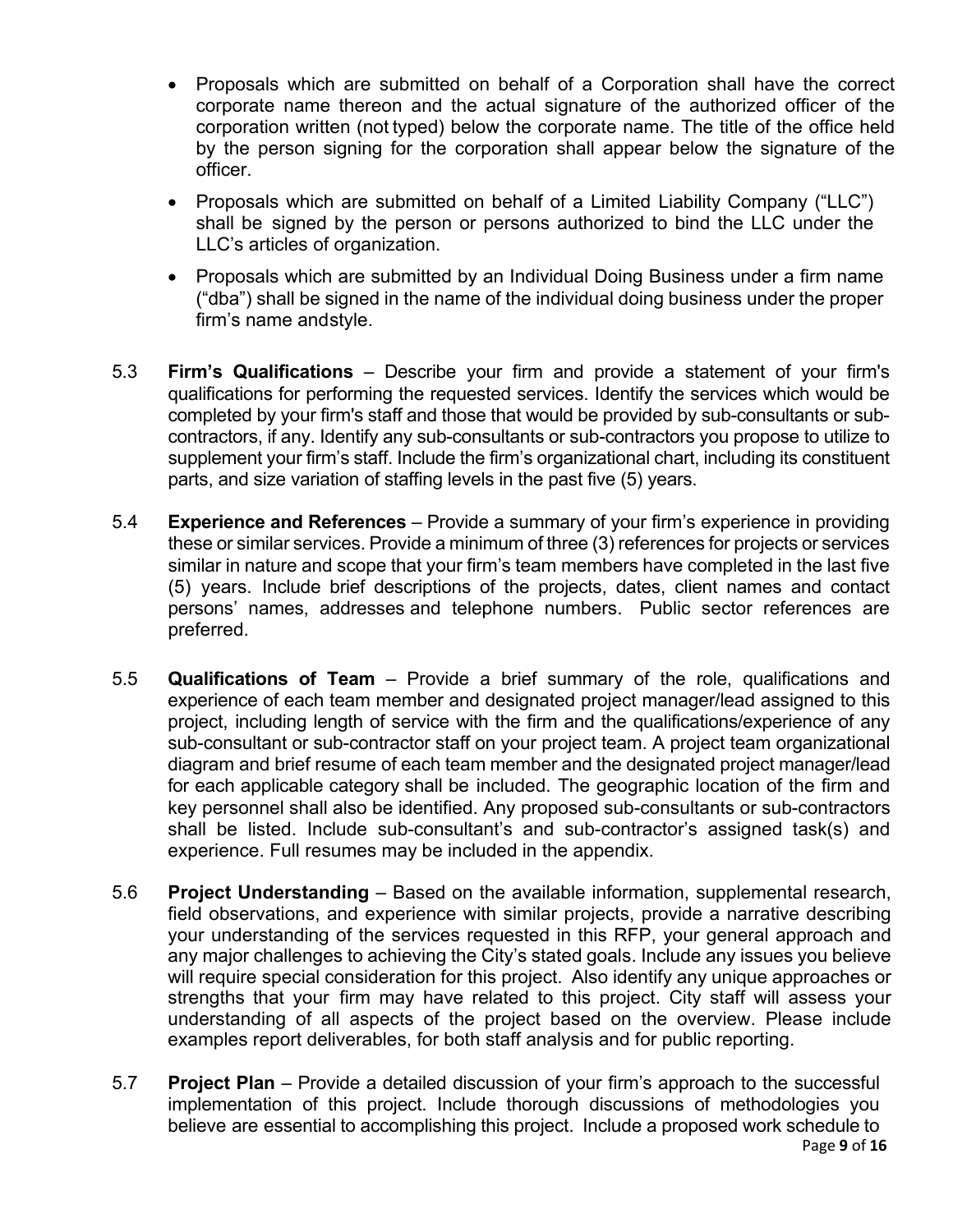accomplish all of the required tasks within the desired timeline. Identify the staff who would be assigned to each task, including sub-consultants and sub-contractors. List any necessary equipment, training or installation services required.

- 5.8 **Cost Proposal**  Provide a total cost proposal for all products and services to be delivered, and a breakdown of costs delineated by tasks as described in your project plan. Include a schedule of hourly rates for all proposed staff and the amount of time each person will be devoted to this project. Define any reimbursable expenses requested to be paid by the City.
- 5.9 **Required Statements/Documents**  Include statements of assurance regarding the following requirements in the proposal:
	- Non-substitution for the designated members of the team without approval by City staff **(Section 4.0)**
	- The absence of a conflict of interest **(Section 9.4)**
	- Indicate your ability and agreement to fulfill the indemnification and insurance requirements contained in the sample contract **(Section 9.7)**. (Please note that actual certificates of insurance are not required as part of your submittal.)
	- A statement that nothing contained in the submitted proposal will be proprietary. (**Section 9.23**)

Submit the following documents with proposal:

- Executed copy of Proposer's Certification (**Attachment A**)
- 5.10 **Exceptions**  Describe any and all proposed exceptions, alterations or amendments to the Scope of Services or other requirements of this RFP, including the Sample Contract (**Attachment B**). The nature and scope of your proposed exceptions may negatively affect the evaluation of your submittal and the City's determination of whether it is possible to successfully negotiate a contract with your firm.
- 5.11 **Competency of Proposers**  The City wants to ensure that the successful Consultant has the necessary facilities, ability, experience, and financial resources to provide the services specified herein in a satisfactory and timely manner. Please list and explain any pending bankruptcies, liens, stop payment notices, judgments, lawsuits, arbitrations, mediations, foreclosures, and any similar actions filed or resolved in the past seven (7) years. Please indicate whether a client has ever terminated a contract with your firm for breach, and if so, please explain.

## **6.0 SUBMITTAL INSTRUCTIONS**

- 6.1 Proposals shall be submitted not later than the time and date indicated on the cover page of this RFP. All submittals shall be submitted with the **title of the RFP and "Sealed Proposal" in the subject line and the body of the email.**
- 6.2 Proposals shall be emailed to:

bfarmer@emeryville.org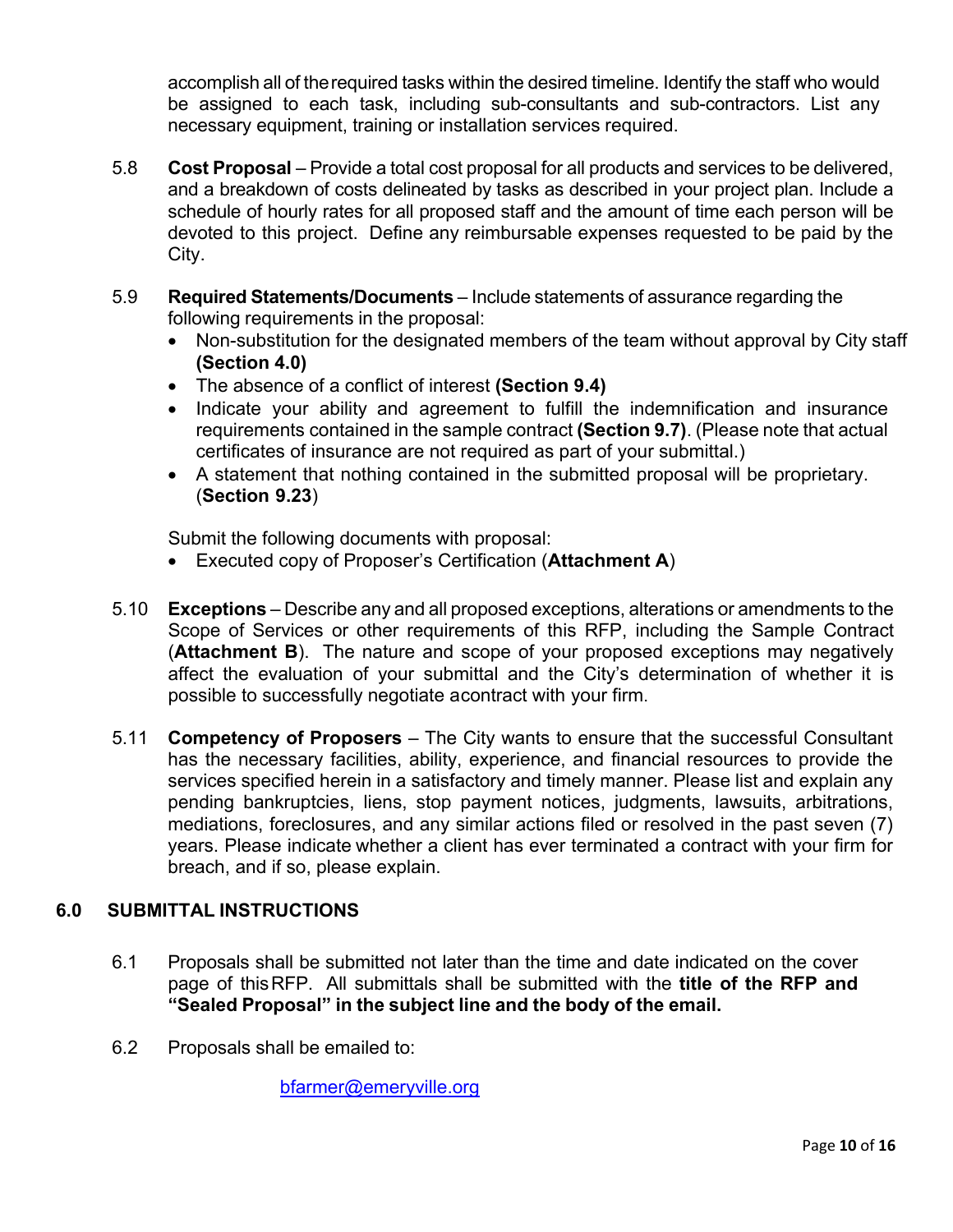- 6.3 Faxed or hand delivered proposals will not be accepted. Email will be accepted up until the deadline date and time -  $\Delta$ ugust 12, 2021 – 3:00 pm.
- 6.4 The City shall not be responsible for proposals delivered to a person or location other than specified herein.
- 6.5 The City reserves the right to waive minor defects and/or irregularities in proposals and shall be the sole judge of the materiality of any such defect or irregularity.
- 6.6 All costs associated with proposal preparation shall be borne by the proposer.

## **7.0 EVALUATION CRITERIA**

The following evaluation criteria and rating schedule will be used to determine the most highly qualified firm(s).

- A. Experience and qualifications of firm and proposed staff (per sections 5.3-5.5)
- B. Understanding of the Project Proposed Project Plan (per section 5.6-7)
- C. Proposed Cost (per section 5.8)

## **8.0 SELECTION PROCESS**

- 8.1 Award of the RFP shall be made to the responsible Proposer whose proposal is determined, through a formal evaluation panel process, to be the most advantageous to the City after the evaluation panel has taken into consideration the evaluation factors set forth in the RFP. A master averaged score sheet shall be created based on the evaluation panel's initial evaluation. Proposals shall be scored according to the criteria stated in the RFP.
- 8.2 Proposals submitted will be reviewed by a selection committee. Proposers who have submitted the best and most complete proposal may be invited to an interview. The number of Proposers invited to an interview may vary depending upon the number of proposals submitted.
- 8.3 Should the City elect to conduct interviews with any Proposers, the following criteria shall be considered, and each Proposer ranked by the evaluation panel during the interview process: a) Quality of presentation, b) Ability to meet the City's business goals, c) Communication style.
- 8.4 The City reserves the right to select after review of the proposals without oral interviews; therefore, the proposal should be submitted initially on the most favorable terms that the Proposer might propose.
- 8.5 A contract will be negotiated with the Proposer considered best meeting the City's need for this project. In the event a mutually satisfactory contract cannot be negotiated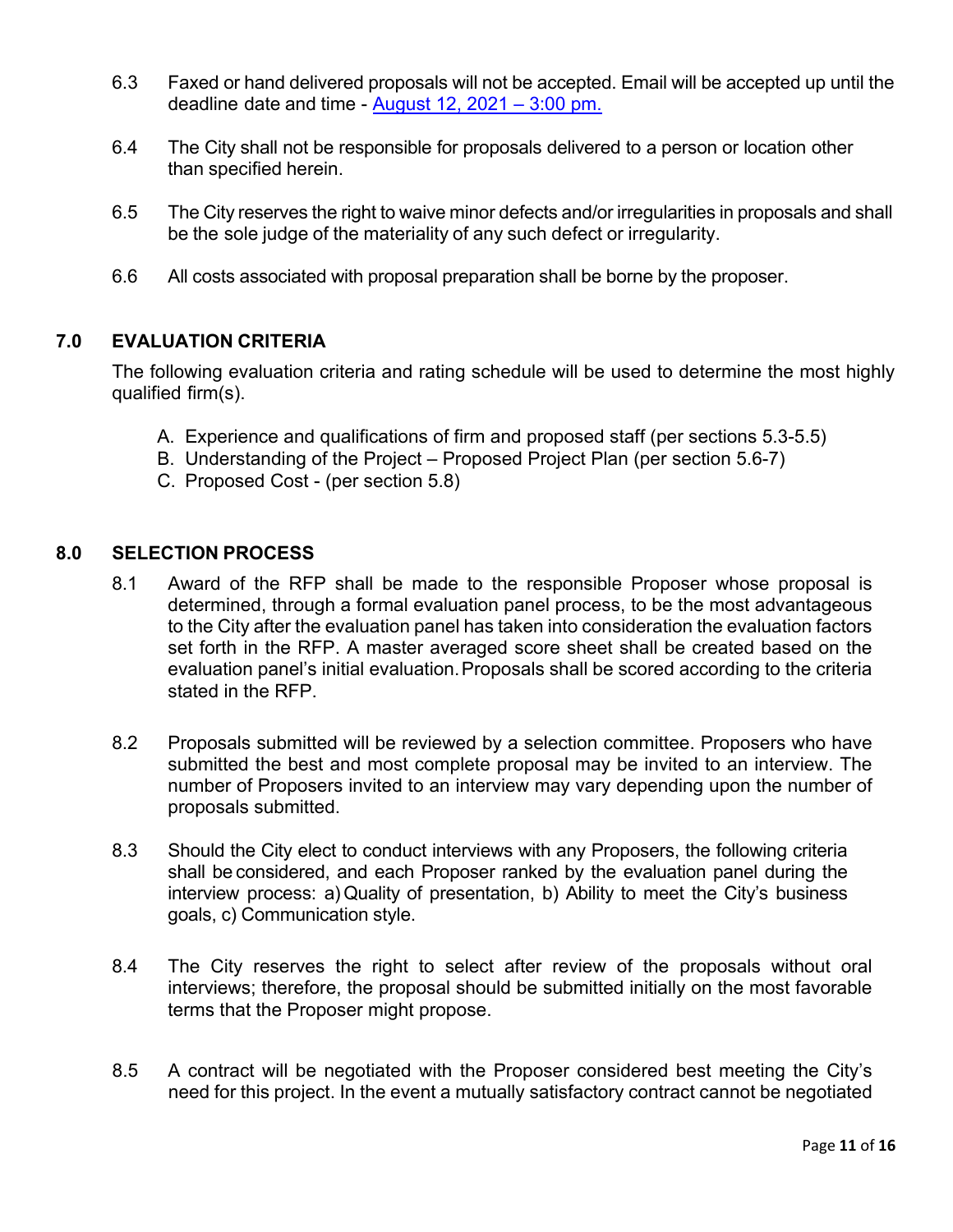with the City's first choice, negotiations may be terminated and commenced with the Proposer considered next best in meeting the City's needs for this project.

- 8.6 The selected Consultant will be required to execute a City prepared contract. The contract may further refine the scope of services and will provide for the terms and conditions of employment.
- 8.7 The award of any contract is expressly contingent upon City Council approval and the availability of funds. City staff may not legally bind the City to a contract.
- 8.8 The City reserves the right to reject any or all proposals, or to waive minor irregularities in said proposals, or to negotiate minor deviations with the successful Consultant(s). In the case of differences between written words and figures in a proposal, the amount stated in written words shall govern. In the case of a difference in unit price versus the extended figure, the unit price shall govern.
- 8.9 The City reserves the right to seek clarification on any or all proposal submittals to ensure the RFP specifications are met. Proposals may be rejected from any proposer who does not comply with the City's request for clarification.
- 8.10 Once a decision has been made to award the contract, then a formal notice of the intent to award to the recommended proposer(s) shall be made by the Department.
- 8.11 A City of Emeryville business license as well as all applicable permits, licenses and certifications required by local, state or federal law are required before the contract award.

#### 9.0 **GENERAL TERMS & CONDITIONS**

- 9.1 **Standard Contract**. Upon completion of the evaluation and recommendation for award, the selected Consultant will be required to execute an agreement prepared by the City, a sample of which is included as **Attachment B**.
- 9.2 **Independent Contractor**. At all times, the Consultant shall represent to be an independent contractor offering such services to the public and shall not represent their selves, or their employees, to be an employee of the City. Therefore, the Consultant shall assume all legal and financial responsibility for taxes, FICA, employee fringe benefits, workers' compensation, employee insurance, minimum wage requirements, overtime, etc., and agrees to indemnify, save, and hold the City, its officers, agents, and employees, harmless from and against, all loss, cost (including attorneys' fees), and damage of any kind related to such matters.
- 9.3 **Non-Appropriation**. The City may terminate any resulting contract at the end of any fiscal year, June 30th, without further liability other than payment of debt incurred during such fiscal year, should funds not be appropriated by its governing body to continue services for which the contract was intended.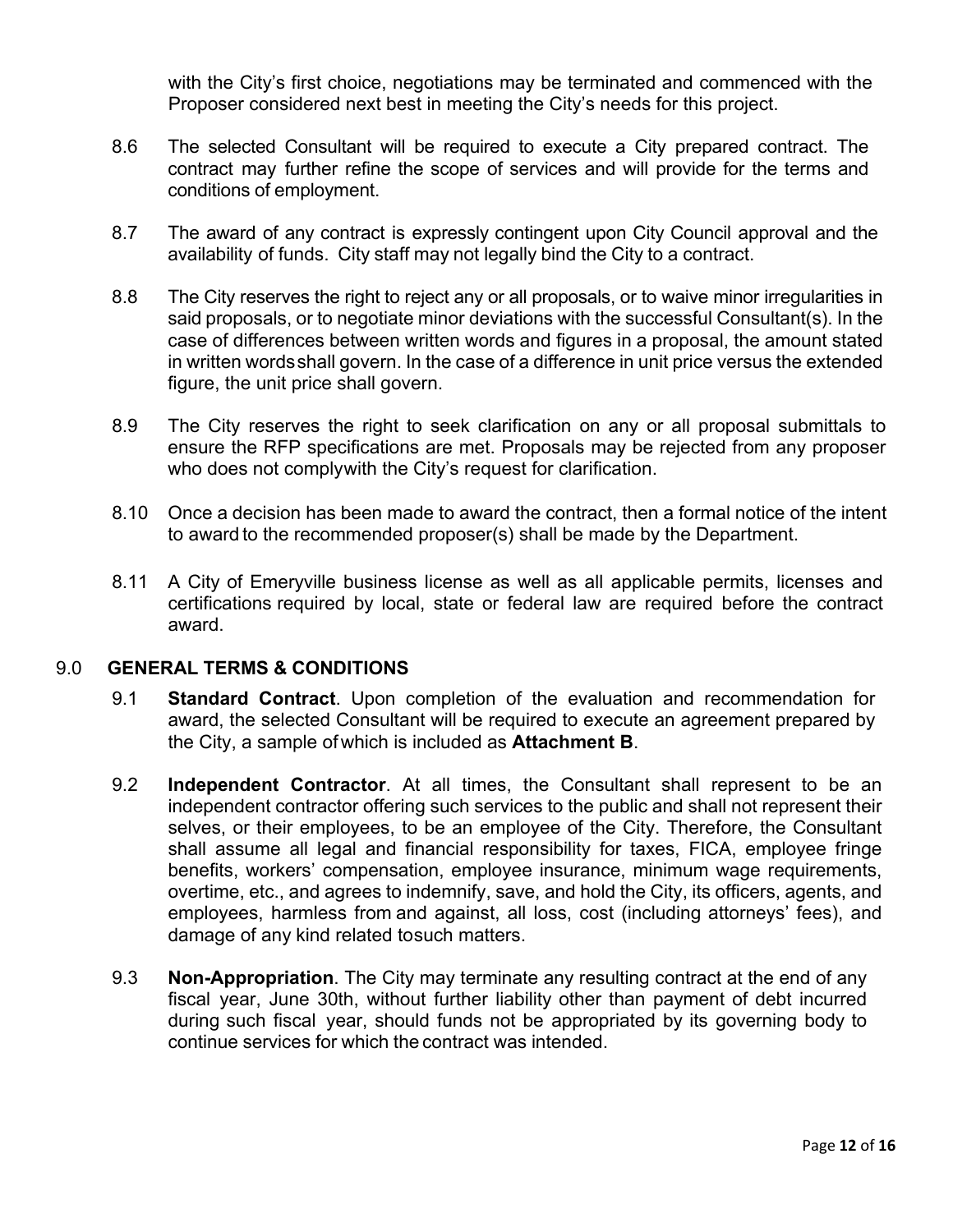- 9.4 **Conflict of Interest**. The Consultant shall warrant that no official or employee of the City has an interest, has been employed or retained to solicit or aid in the procuring of the resulting contract, nor that any such person will be employed in the performance of such contract without immediate divulgence of such fact to the City. Proposers submitting a proposal in response to this RFP must disclose any actual, apparent, direct, indirect, or potential conflicts of interest that may exist with respect to the Proposer or the Proposer's management or employees relative to the services to be provided to the City. Conflict of interest issues may require consultation with legal counsel. If a Proposer has no conflicts of interest, a statement to that effect must be included in the proposal. Violation of this section shall be a material breach of the contract entitling the City to all remedies by law or in equity.
- 9.5 **Undue Influence**. The Consultant shall warrant via an executed Proposer's Certification (**Attachment A**) that no undue influence or pressure is used against or in concert with any officer or employee of the City in connection with the award or terms of the contract that will be executed because of this RFP, including any method of coercion, confidential financial arrangement or financial inducement. No officer or employee of the City shall receive compensation, directly or indirectly, from the Proposer, or from any officer, employee or agent of the Proposer, in connection with the award of the contract or any work to be conducted as a result of this RFP. Violation of this section shall be a material breach of the contract entitling the City to all remedies by law or in equity.
- 9.6 **Non-Collusion**. Proposers submitting proposals shall warrant via an executed Proposer's Certification (**Attachment A**) that their offer is made without any previous understanding, agreement or connection with any person, firm or corporation submitting a separate proposal for the same project and is in all respects fair, without outside control, collusion, fraud, or otherwise illegal action. This condition shall not apply to proposals which are submitted by firms who have partnered with others to submit a cooperative proposal that clearly identifies a primary consultant and the associated sub-consultants or sub-contractors.
- 9.7 **Indemnification & Insurance Requirements**. The City's standard indemnification and insurance requirements are provided in the sample contract, included in **Attachment C**. All costs of complying with the insurance requirements shall be as included in your pricing. The selected Consultant shall provide complete and valid insurance certificates within ten (10) days of the City's written request. Failure to provide the documents within the time stated may result in rejection of the Consultant's proposal. Alterations to the terms and conditions shall not be allowed.
- 9.8 **Cost of Preparing Proposal**. The City will not pay any costs incurred by any Consultant in preparing or submitting a proposal in response to this RFP.
- 9.9 **Proposals Property of the City**. All documents or materials submitted with or in conjunction with any proposal, including but not limited to electronic files, shall become the property of the City after the proposal submission deadline. No submission documents will be returned. During negotiations, the scope of services may be amended by the City and negotiated based upon ideas provided by other proposers or any other source.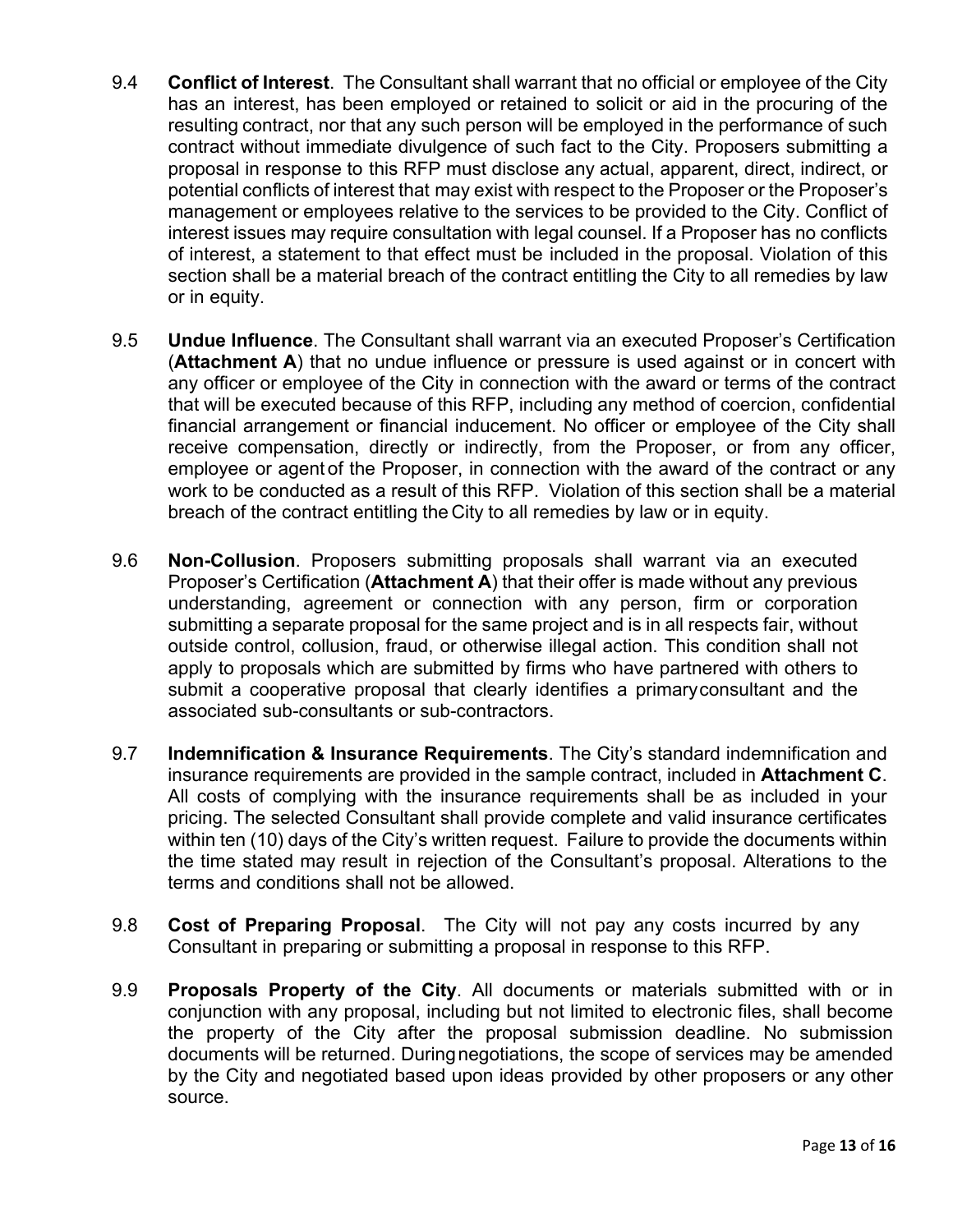- 9.10 **Proposals are Public Records**. All proposals submitted are subject to the public disclosure requirements under the laws of the State of California, unless the City identifies and exercises a right or obligation to exempt any record from public disclosure. However, proposals will not be disclosed until negotiations are complete and a recommendation for selection and award is made.
- 9.11 **Rejection of RFP**. The City reserves the right to reject any or all proposals, to waive defects or irregularities in any proposal or in the RFP process, and to offer to negotiate or contract with any Consultant in response to any RFP. This RFP does not constitute any form of offer to contract.
- 9.12 **Modifying RFP**. The City reserves the right to modify any portion of, or to postpone or cancel this RFP at any time, and/or reject all submissions without indicating any reason.
- 9.13 **If no proposal is accepted**, the City may elect to have the services performed in some other manner.
- 9.14 **Rejecting Team Members, Firms or Sub-consultants**. The City reserves the right to reject individual team members, firms, sub-consultants or sub-contractors and request substitution prior to contract award.
- 9.15 **Withdrawal of Proposals**. Proposals may be withdrawn prior to the date and time specified for proposal submission with a formal written notice by an authorized representative of the proposerdelivered to the City Clerk's Office. Proposals submitted will become property of the City after the proposal submission deadline.

Proposals may not be withdrawn for ninety (90) days after the due date unless the City enters a contract with another Consultant prior to the expiration of that ninety (90) day period.

- 9.16 **Prohibited Submittals.** No hand delivered, telephone or facsimile proposals will be accepted.
- 9.17 **Proposal Postponement and Amendment**. The City reserves the right to revise or amend the RFP or specifications up to the time set for opening of the proposals. Such revisions and amendments, if any, shall be announced by amendments to this RFP through the City's web site. Copies of such amendments shall be furnished to all prospective Proposers. Prospective proposers are defined as those Proposers who have registered and are on the City's RFP list for this service. If revisions and amendments require changes in quantities, prices or scope of services, the date set for opening of the proposals may be postponed by such number of days as in the opinion of the City shall enable Proposers to revise their proposals. Proposals which fail to acknowledge a substantive addendum to the RFP, as determined by the City Attorney's Office, on the City supplied addendum form will be rejected as non-responsive. Any revisions or amendments to the RFP will become incorporated into any contract awarded pursuant to the RFP.
- 9.18 **Proprietary Information**. Consultants submitting a proposal in response to this RFP must provide a statement that nothing contained in the submitted proposal will be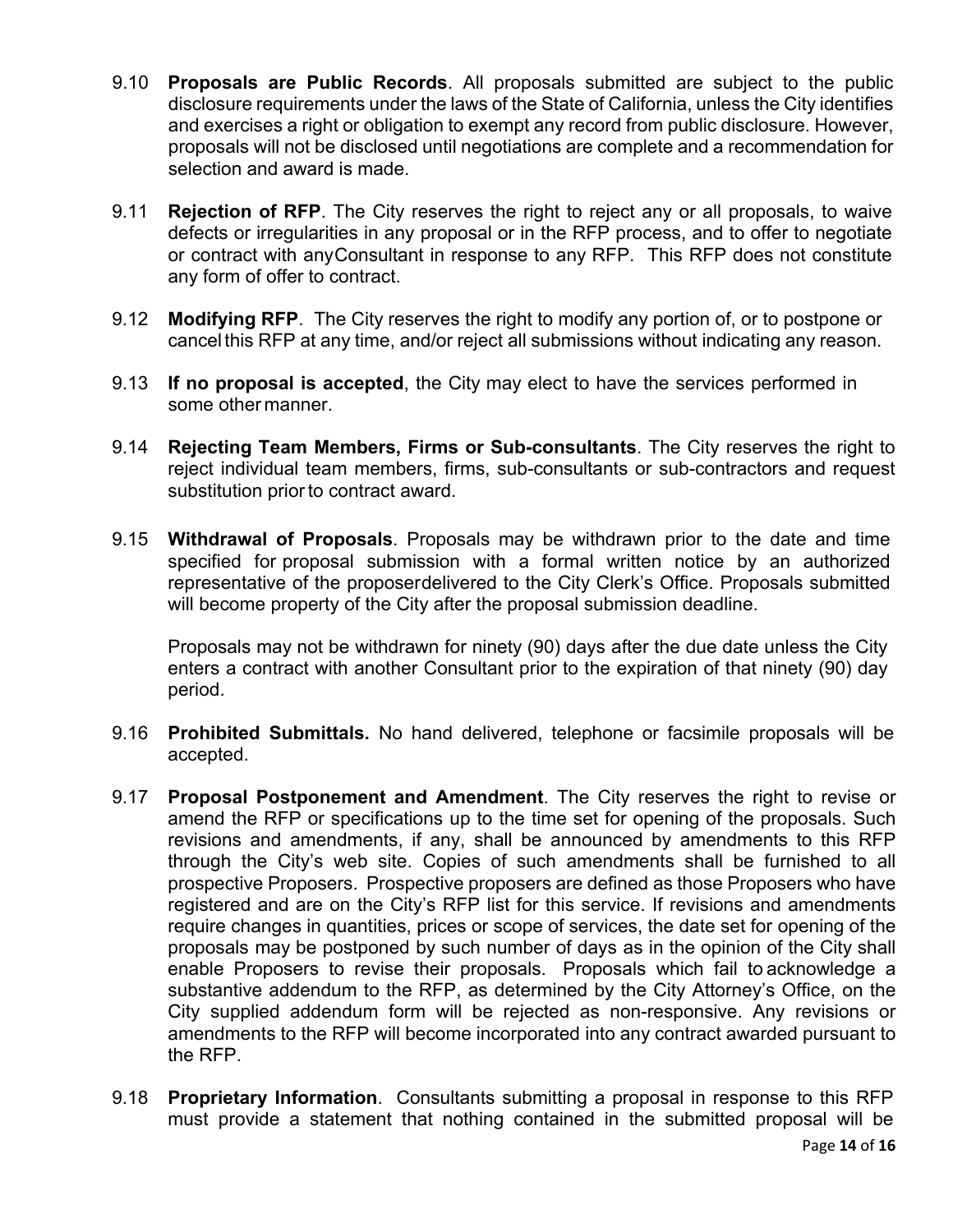proprietary. However, if a Consultant desires to claim a privilege against public disclosure for a trade secret or other proprietary information, such information must be submitted with the proposal in a separate envelope marked "confidential." The City Attorney's Office will determine if the information is in fact proprietary, based on state and federal law. Note that under California law, a price proposal to a public agency is not a trade secret. The Consultant shall defend, indemnify, and hold harmless the City regarding any claim by any third party for the public disclosure of the "confidential" portion of the proposal.

- 9.19 **Right to Request Additional Information**. During the evaluation process, the City reserves the right, where it may serve the best interests of the City, to request additional information and clarifications from Proposers. Such information will be requested in writing to the specific proposer. This information will become a part of the original proposal submitted by the specific Proposer and will be used by the City in evaluating the proposal and will not be shared with other Proposers during the evaluation and negotiation process.
- 9.20 **Modification of Proposals**. Modification of a proposal already received will be considered only if the modification is received prior to the deadline date for receiving proposals. All modifications shall be made in writing, executed, and submitted in the same form and manner as the original proposal.
- 9.21 **Examination of Contract Documents**. Each Proposer shall thoroughly examine and be familiar with the terms of this RFP, the sample contract attached as **Attachment B**, legal and procedural documents, general conditions, specifications, and addenda (if any), which will constitute the contract documents. Submission of a proposal shall constitute acknowledgement, upon which the City may rely, that the Proposer has thoroughly examined and is familiar with the contract documents. Failure or neglect of a Proposer to receive or examine any of the contract documents shall in no way relieve the Proposer of any obligation with respect to their proposal or to the contract. No claim for additional compensation will be allowed which is based upon lack of knowledge of any contract document.
- 9.22 **Non-Discrimination**. The City maintains various policies related to contractual service providers. Among these is an anti-discrimination policy, which requires that the City's contractors not discriminate in hiring based on gender, race, religion, sexual orientation, medical condition, and all other categories protected by law. Upon acceptance of a proposal, the City may request that the selected Consultant sign a statement affirming its compliance with this policy.
- 9.23 **No Assignment or Modifications.** This awarded contract is to be binding on the successors and assigns of the parties hereto. The services called for herein are deemed unique and except as provided herein. Consultant shall not assign, transfer, subcontract, or otherwise substitute its interest in the contract or any of its obligations herein without the written consent of the City. The contract may be modified only by a written amendment signed by the parties.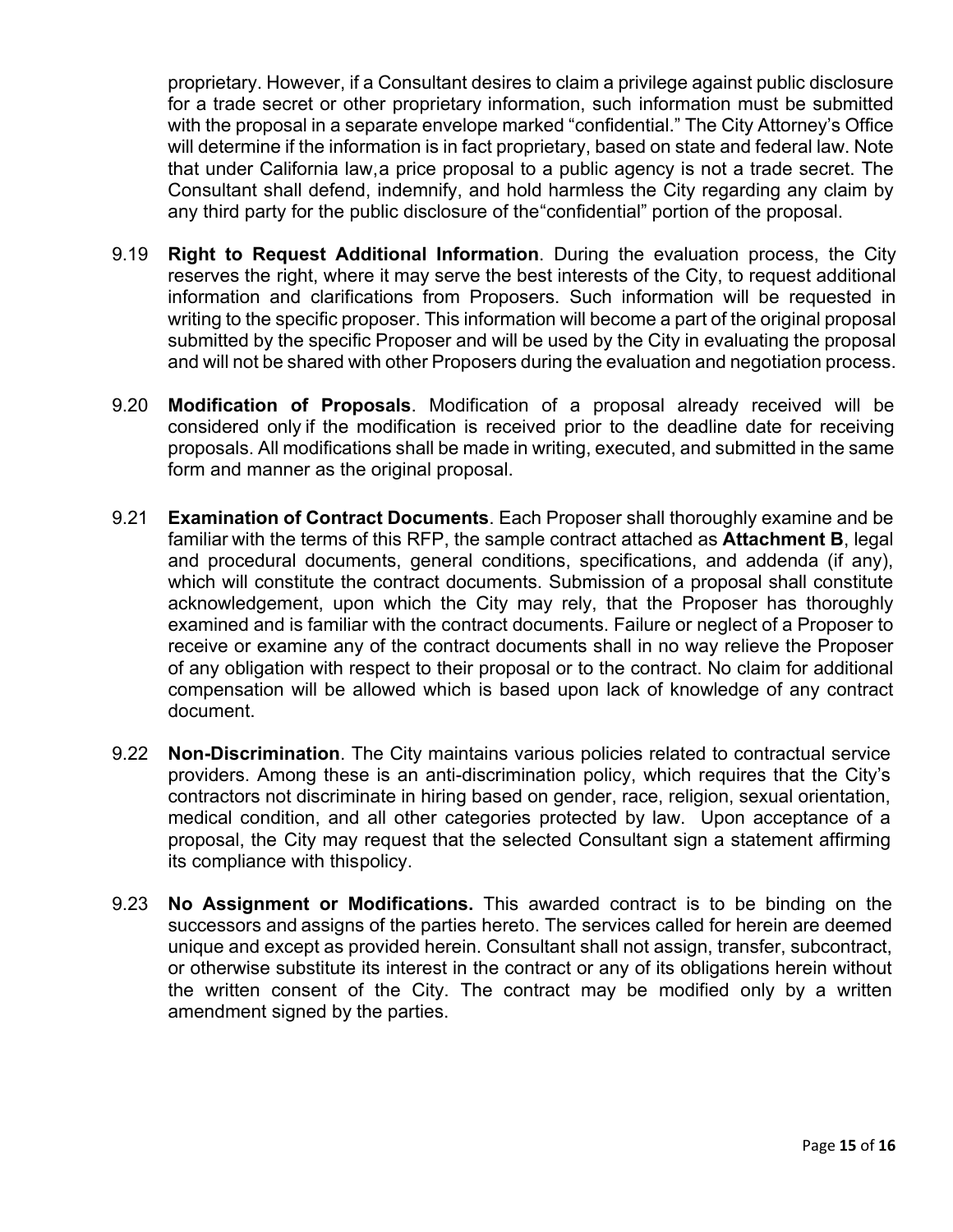9.24 **Bankruptcy.** Upon filing for any bankruptcy or insolvency proceeding whether voluntary or involuntary, or upon the appointment of a receiver, trustee, or assignee for the benefit of creditors, the Consultant must notify the City immediately. Upon learning the actions herein identified, the City reserves the right, at its sole discretion, to cancel the contract.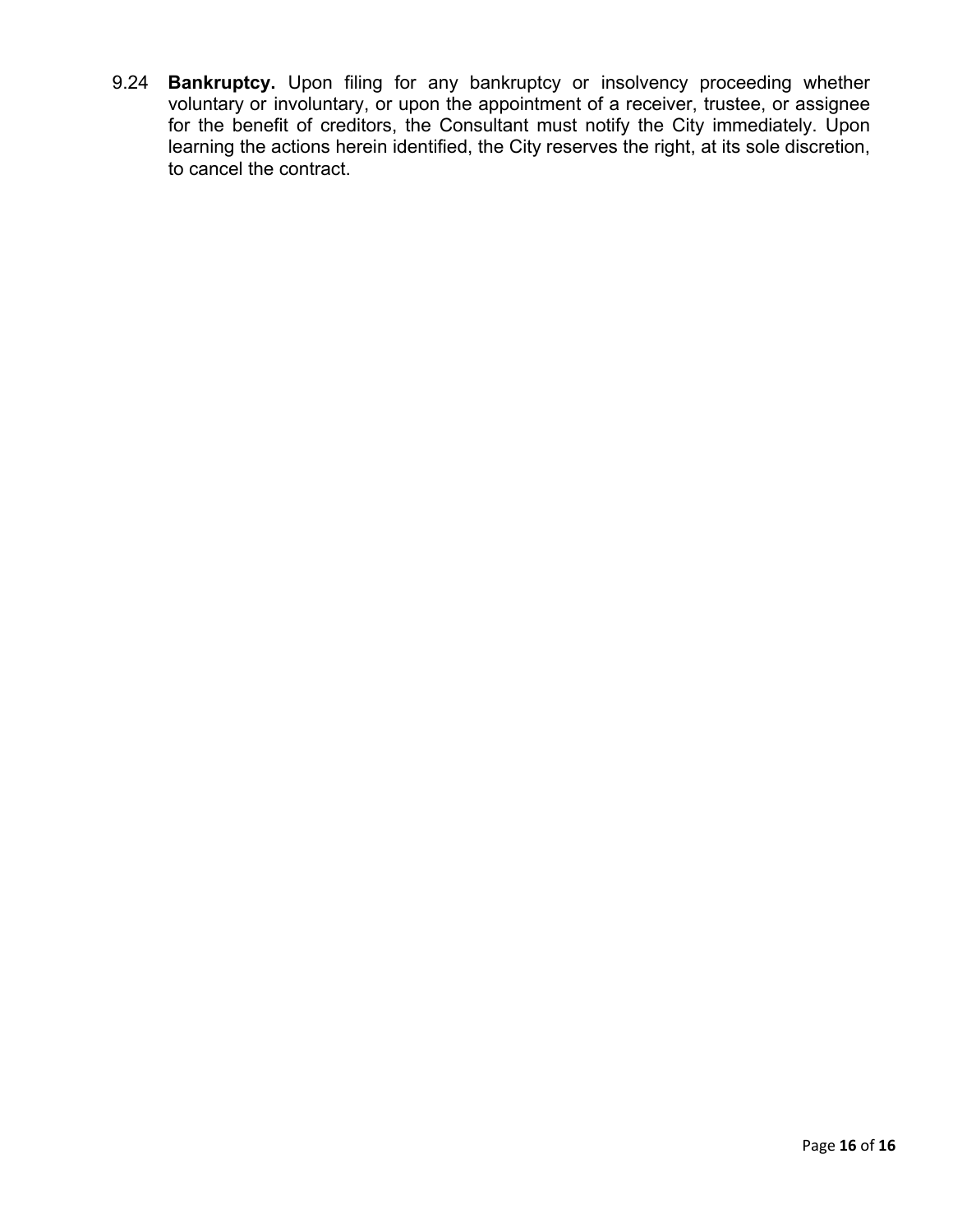## **Attachment A**

## **PROPOSER'S CERTIFICATION**

I hereby propose to furnish the goods or services specified in the Request for Proposals ("RFP"). I agree that my proposal will remain firm for a period of up to ninety (90) days to allow the City of Emeryville ("City") adequate time to evaluate the qualifications submitted.

I have carefully examined the Request for Proposals and any other documents accompanying or made a part of this RFP. The information contained in this proposal is true and correct to the best of my knowledge and is signed under penalty of perjury under the laws of the State of California. I further certify that I am duly authorized to submit this proposal on behalf of the firm as its authorized agent and that the firm is ready, willing and able to perform if awarded the contract.

I further certify that this proposal is made without prior understanding, agreement, connection, discussion, or conspiracy with any other person, firm or corporation submitting a proposal for the same product or service; that this proposal is fair and made without outside control, collusion, fraud or illegal action; that no officer, employee or agent of the City or any other proposer is financially interested in said proposal; that no undue influence or pressure was used against or in concert with any officer, employee or agent of the City in connection with the award or terms of the contract that will be executed as a result of this RFP; and that the undersigned executed this Proposer's Certification with full knowledge and understanding of the matters therein contained and was duly authorized to do so.

| <b>NAME OF BUSINESS</b>        |                                  |                        |
|--------------------------------|----------------------------------|------------------------|
| <b>SIGNATURE</b>               |                                  |                        |
| NAME & TITLE, TYPED OR PRINTED |                                  |                        |
| <b>MAILING ADDRESS</b>         |                                  |                        |
| <b>TELEPHONE NUMBER</b>        |                                  |                        |
| <b>EMAIL</b>                   |                                  |                        |
| Type of Organization:          |                                  |                        |
| Sole Proprietorship            | Corporation                      | State of Incorporation |
| Partnership                    | <b>Limited Liability Company</b> |                        |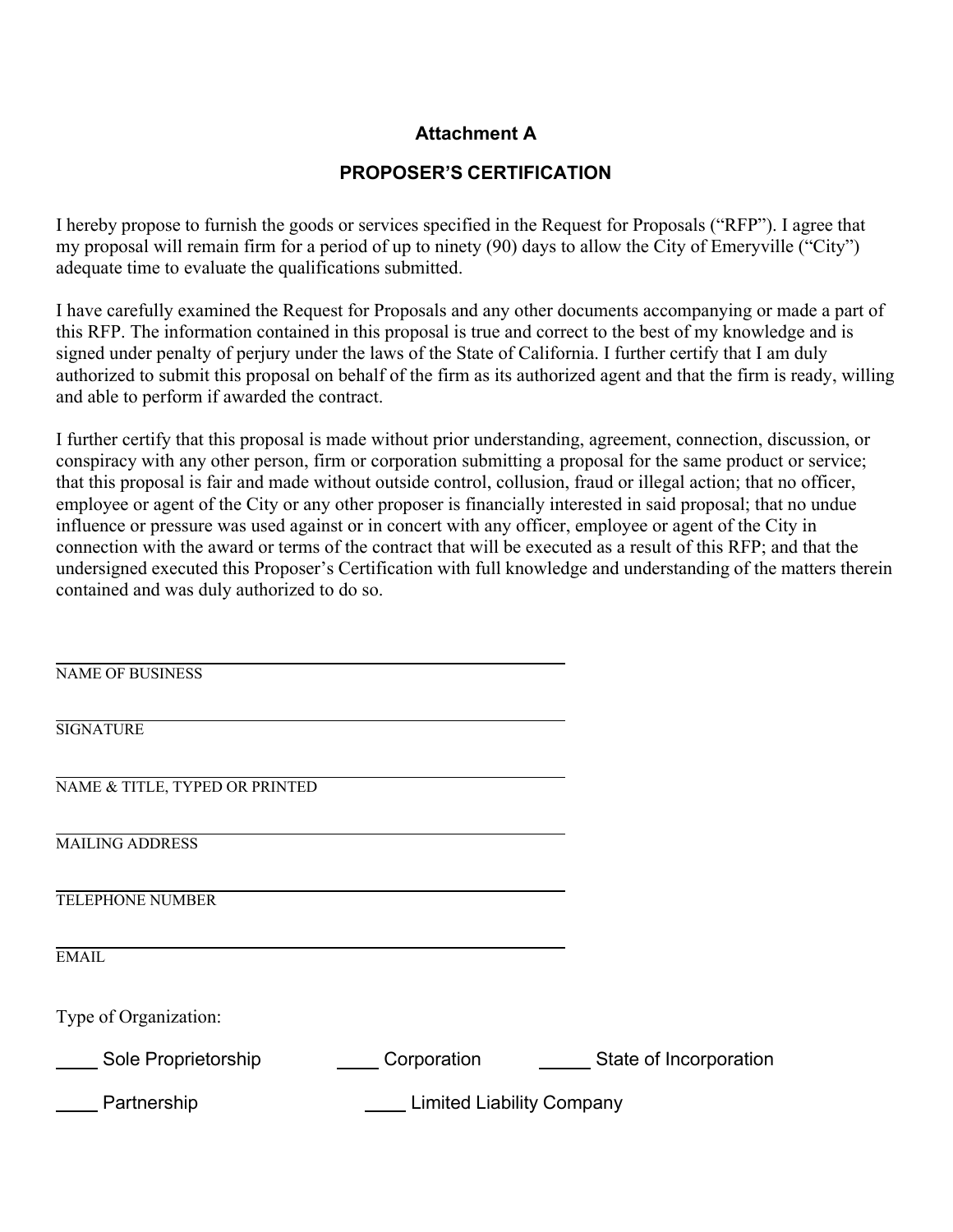

## **PROFESSIONAL SERVICES CONTRACT**

**THIS PROFESSIONAL SERVICES CONTRACT** ("Contract") is effective as of this \_\_\_\_\_ day of \_\_\_\_\_\_\_\_\_\_\_\_\_\_\_, 2021 (the "Effective Date"), by and between **THE CITY OF EMERYVILLE**, a municipal corporation, ("City") and *COMPANY / CONTRACTOR NAME (INC, LLP, LLC…)* ("Contractor"), individually referred to as a "Party" and collectively as the "Parties".

## **WITNESSETH THAT**

**WHEREAS**, the City desires to engage Contractor for *Project Name and Brief Description*; and

**WHEREAS**, the City finds that specialized knowledge, skills, and training are necessary to render the services necessary to do the work contemplated under this Contract; and

**WHEREAS**, the City has determined that the Contractor is qualified by training and experience to render such services; and

**WHEREAS**, the Contractor desires to provide such services; and,

**WHEREAS**, the public interest will be served by this Contract; and

**NOW, THEREFORE**, the Parties hereto do mutually agree as follows:

## **1. SCOPE OF SERVICES AND TERMINATION DATE**

## *1.1 Project Description*

A complete project description is set forth in the Scope of Work, attached hereto as **Exhibit A** and incorporated herein by this reference.

## *1.2 Services*

The services to be completed under this Contract ("Services") are described in the Scope of Work set forth in **Exhibit A**. The Services shall be performed in accordance with terms, conditions, and specifications set forth herein. To the extent there is a conflict between the Scope of Work, and the terms, conditions, and specifications set forth herein, the terms, conditions, and specifications set forth herein shall govern.

| FOR CITY USE ONLY |             |  |
|-------------------|-------------|--|
| Contract No.      | CIP No.     |  |
| Resolution No.    | Project No. |  |
| REV 06/2020       |             |  |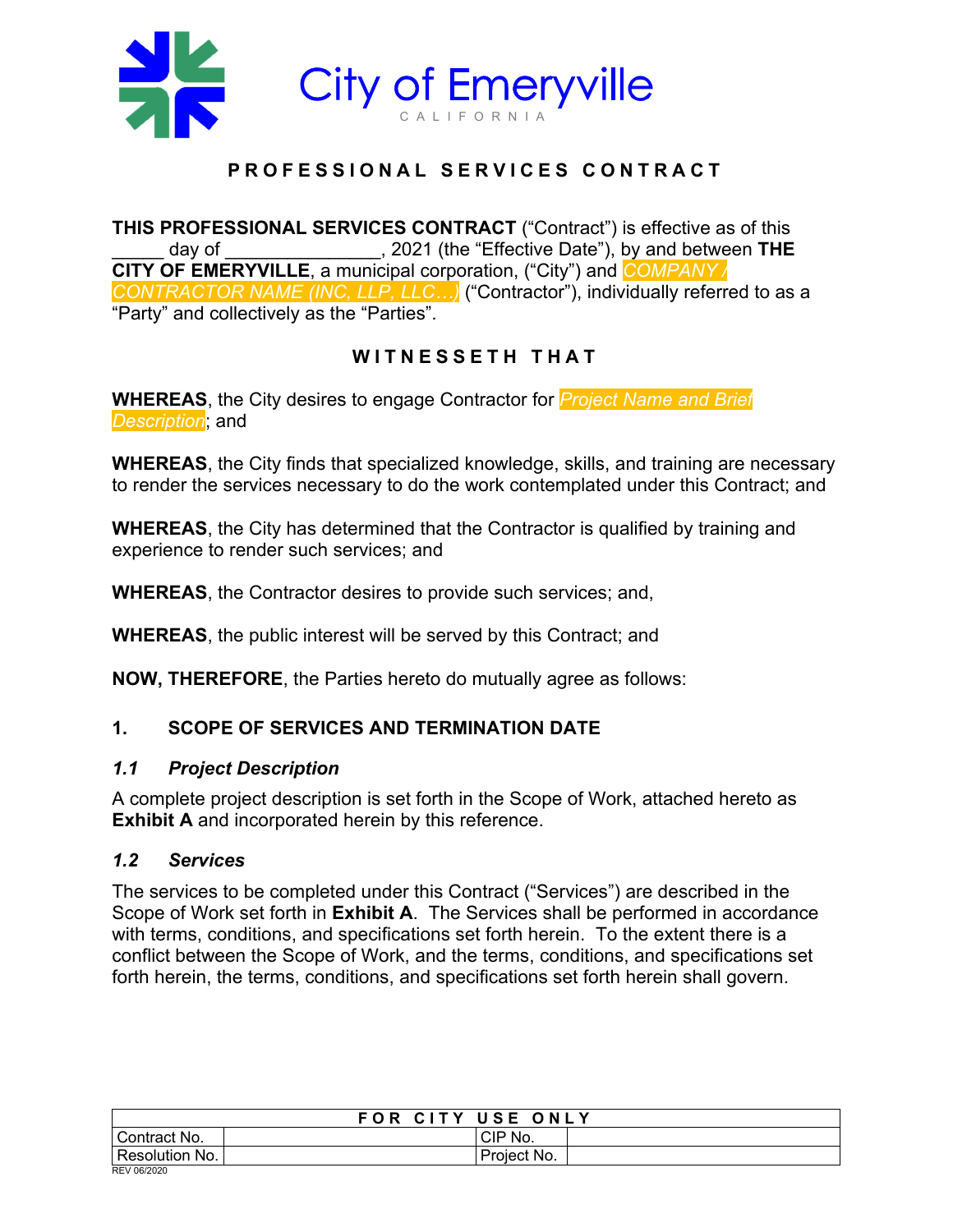**City of Emeryville** | Professional Services Contract REV 06/2020

## *1.3 Schedule and Completion Date*

The Services to be provided by Contractor under this Contract shall commence on the Effective Date and terminate on *END DATE*. The Parties may, by mutual, written consent, extend the term of this Contract.

## **2. WORK CHANGES**

## *2.1 City Rights to Change*

The City reserves the right to order changes in the Services to be performed under this Contract by altering, adding to or deducting from the Scope of Work. All such changes shall be incorporated in amendments executed by the Contractor and the City. Such amendments shall specify the changes ordered and any necessary adjustment of compensation and completion time.

## *2.2 Additional Work Changes*

Any work added to the Scope of Work by an amendment shall be executed under all the applicable conditions of this Contract. No claim for additional compensation or extension of time shall be recognized unless contained in an amendment duly executed on behalf of the City and the Contractor.

## *2.3 City Manager Execution*

The City Manager has authority to execute without further action of the Emeryville City Council, any number of amendments so long as their total effect does not materially alter the terms of this Contract or increase the total amount to be paid under this Contract, as set forth in Section 3.2 below.

## **3. COMPENSATION AND METHOD OF PAYMENT**

## *3.1 Compensation for Services Performed*

City agrees to pay the Contractor for the Services performed and costs incurred by Contractor upon certification by the City that the Services were actually performed and costs actually incurred in accordance with the Contract. Compensation for Services performed and reimbursement for costs incurred shall be paid to the Contractor upon receipt and approval by the City of invoices setting forth in detail the Services performed and costs incurred. The City shall pay the Contractor within forty-five (45) days after approval of the invoice by City staff.

## *3.2 Total Compensation Amount*

The total amount paid under this Contract as compensation for Services performed and reimbursement for costs incurred shall not, in any case, exceed **XXXX DOLLARS AND NO CENTS (\$XXX)**, except as outlined in Section 2.3 above. The compensation for Services performed shall be as set forth in **Exhibit A**. Reimbursement for costs incurred shall be limited as follows. Long distance telephone and telecommunications, facsimile transmission, normal postage and express mail charges, photocopying and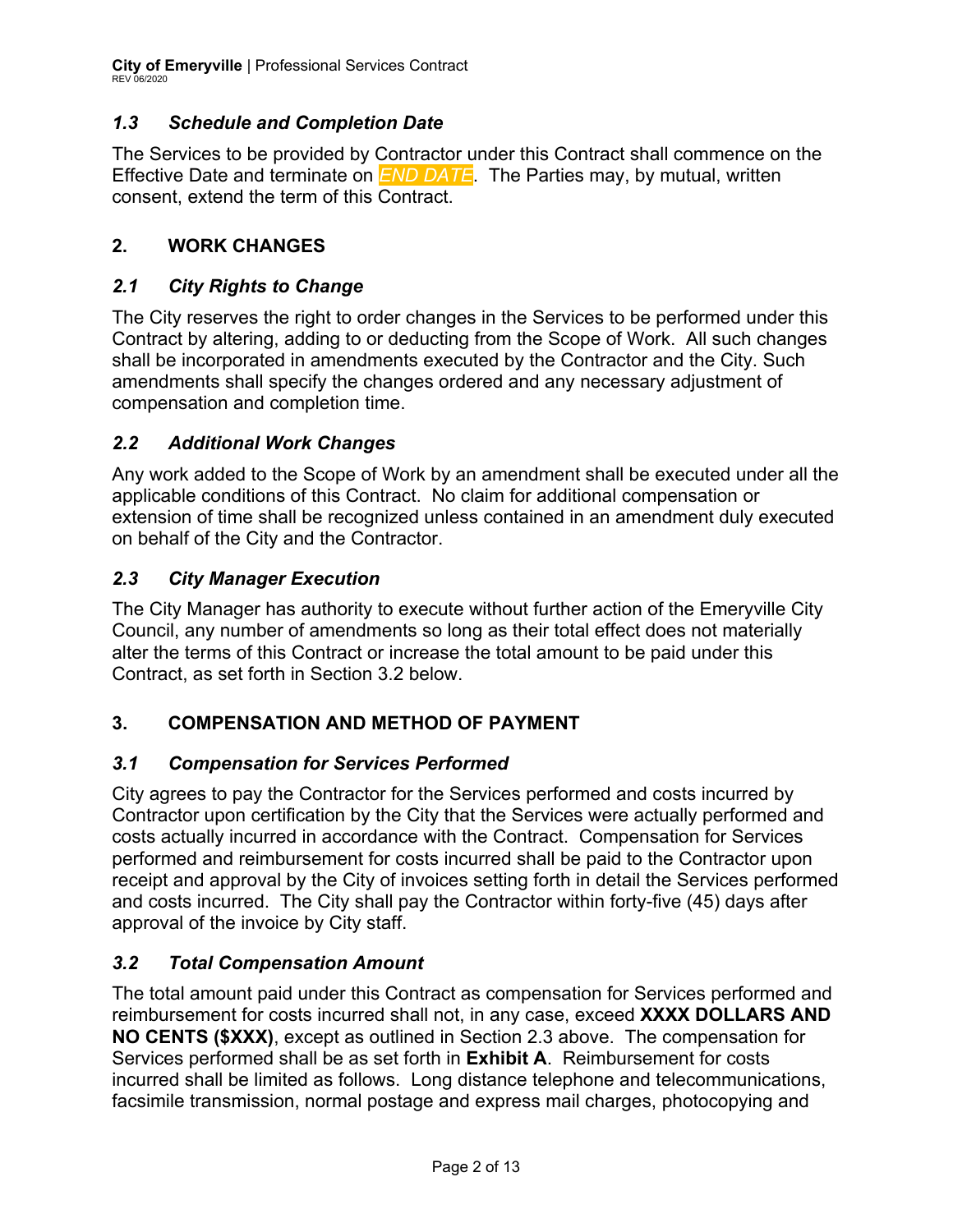**City of Emeryville** | Professional Services Contract<br>REV 06/2020

microcomputer time shall be at cost. Supplies and outside services, transportation, lodging, meals and authorized subcontracts shall be at cost plus no more than a 10% administrative burden. Automobile mileage shall be no more than the current deductible rate set by the Internal Revenue Service.

## **4. COVENANTS OF CONTRACTOR**

## *4.1 Assignment of Contract*

The Contractor covenants and agrees not to assign or transfer any interest in, nor delegate any duties of this Contract, without the prior express written consent of the City. As to any approved subcontractors, the Contractor shall be solely responsible for reimbursing them and the City shall have no obligation to them.

## *4.2 Responsibility of Contractor and Indemnification of City*

To the fullest extent permitted by law, Contractor shall indemnify, defend, and hold harmless City and City's members, officers, agents, employees and volunteers, from and against any and all claims, losses, liabilities of every kind, nature and description, damages, injury (including without limitation injury to or death of an employee of Contractor or subcontractors as well as any claim by any employee, agent, Contractor or independent contractor hired or employed by Contractor that such persons or individuals are entitled to any benefit otherwise provided to employees of the City, including coverage under the California Public Employee Retirement System), costs and expenses of any kind, whether actual, alleged or threatened, including, without limitation, incidental and consequential damages, court costs, reasonable attorneys' fees, litigation expenses, and fees of expert contractors or expert witnesses incurred in connection therewith and the costs of investigation, arising out of, pertaining to, or relating to, directly or indirectly, in whole or in part, the negligence, recklessness, or willful misconduct of Contractor, any subcontractor, anyone directly or indirectly employed by them or anyone that they control. This indemnification obligation is not limited in any way by any limitation on the amount or type of damages or compensation payable to or for Contractor. This obligation to indemnify and defend the City, its members, officers, agents, employees and volunteers shall survive termination of this Contract.

If Contractor's obligation to defend, indemnify, and/or hold harmless arises out of Contractor's performance of "design professional" services (as that term is defined under Civil Code section 2782.8), then, and only to the extent required by Civil Code section 2782.8, which is fully incorporated herein, Contractor's indemnification obligation shall be limited to claims that arise out of, pertain to, or relate to the negligence, recklessness, or willful misconduct of the Contractor, and, upon Contractor obtaining a final adjudication by a court of competent jurisdiction, Contractor's liability for such claim, including the cost to defend, shall not exceed the Contractor's proportionate percentage of fault.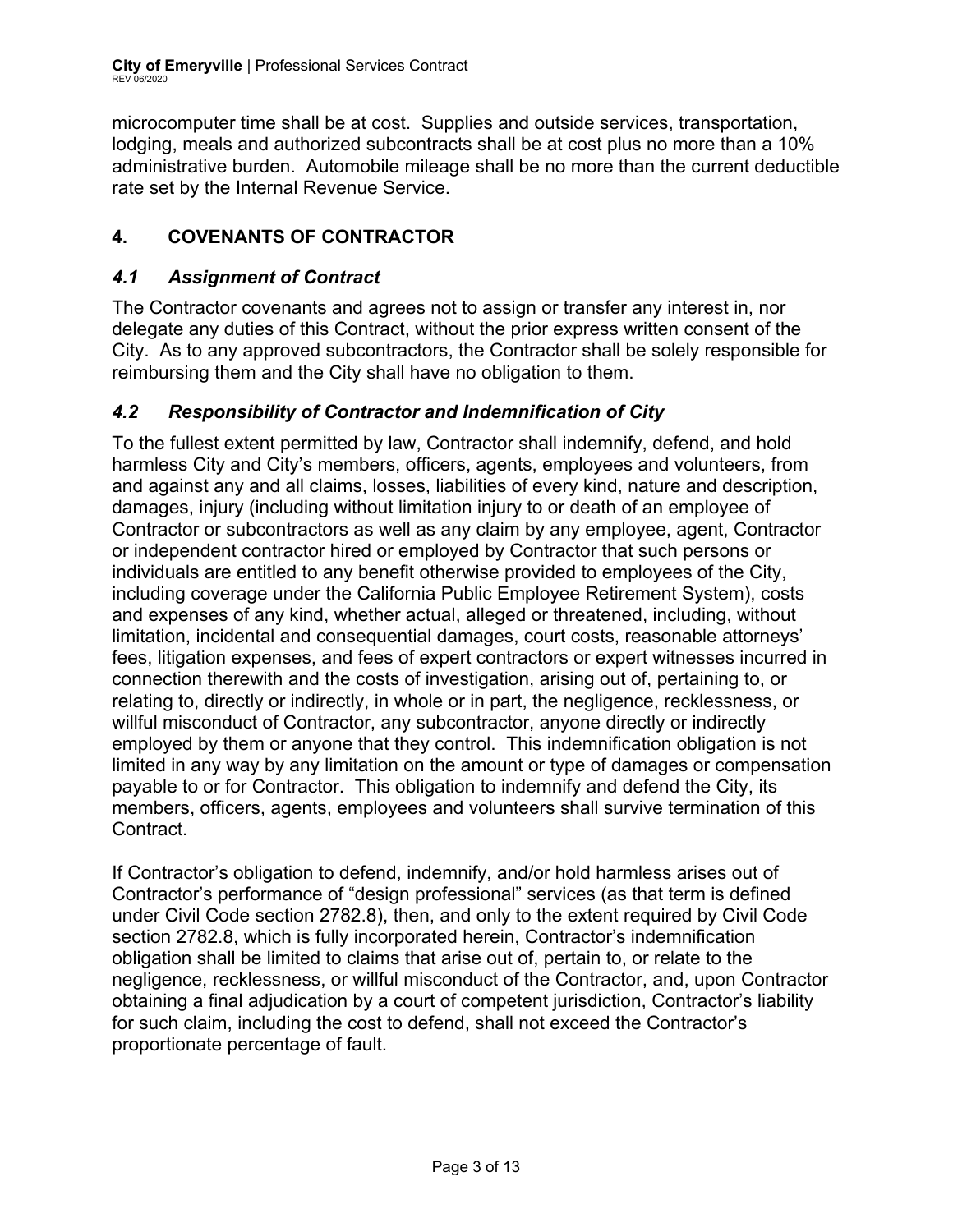**City of Emeryville** | Professional Services Contract REV 06/2020

## *4.3 Independent Contractor*

The Contractor hereby covenants and declares that it is engaged in an independent business and agrees to perform the Services as an independent contractor and not as the agent or employee of the City. The Contractor agrees to be solely responsible for its own matters relating to the time and place the Services are performed; the instrumentalities, tools, supplies and/or materials necessary to complete the Services; hiring of contractors, agents or employees to complete the Services; and the payment of employees, including compliance with Social Security, withholding and all other regulations governing such matters. The Contractor agrees to be solely responsible for its own acts and those of its subordinates and employees during the term of this Contract.

## *4.4 Insurance*

Contractor shall not commence Services under this Contract until it has provided evidence satisfactory to the City that it has secured all insurance required under **Exhibit B**, attached hereto and incorporated herein by this reference. In addition, Contractor shall not allow any subcontractor to commence work on any subcontract until it has provided evidence satisfactory to the City that the subcontractor has secured all insurance required under **Exhibit B**. Failure to provide and maintain all required insurance shall be grounds for the City to terminate this Contract for cause.

## *4.5 Records, Reports and Audits*

- 4.5.1 Records
	- A. Records shall be established and maintained by the Contractor in accordance with requirements prescribed by the City with respect to all matters covered by this Contract. Except as otherwise authorized, such records shall be maintained for a period of three years from the date that final payment is made under this Contract. Furthermore, records that are the subject of audit findings shall be retained for three years or until such audit findings have been resolved, whichever is later.
	- B. All costs shall be supported by properly executed payrolls, time records, invoices, contracts, or vouchers, or other official documentation evidencing in proper detail the nature and propriety of the charges. All checks, payrolls, invoices, contracts, vouchers, orders or other accounting documents pertaining in whole or in part to this Contract shall be clearly identified and readily accessible.

## 4.5.2 Reports and Information

Upon request, the Contractor shall furnish to the City any and all statements, records, reports, data and information related to matters covered by this Contract in the form requested by the City.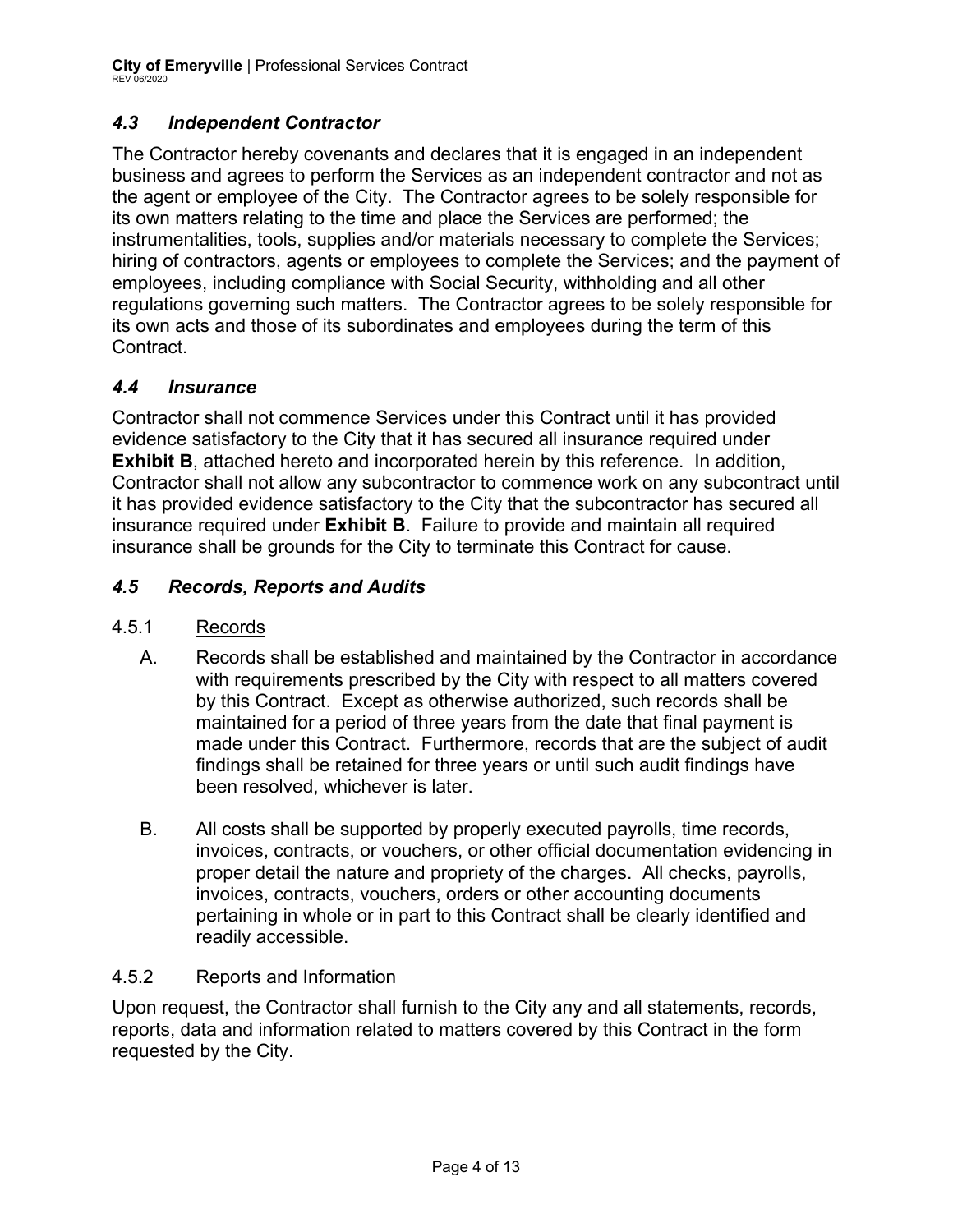## 4.5.3 Audits and Inspections

At any time during normal business hours and as often as the City may deem necessary, there shall be made available to the City for examination all records with respect to all matters covered by this Contract. The Contractor will permit the City to audit, examine, and make excerpts or transcripts from such records, and to audit all contracts, invoices, materials, payrolls, records of personnel, conditions of employment and or data relating to all matters covered by this Contract.

## *4.6 Conflicts of Interest*

The Contractor covenants and declares that, other than this Contract, it has no holdings or interests within the City of Emeryville, nor business holdings, contracts or agreements with any official, employee or other representative of the City. For the duration of this Contract, in the event the Contractor or its principals, agents or employees acquire such a holding, interest, contract, or agreement within the City of Emeryville or with any official, employee or representative of the City in the future, the Contractor will immediately notify the City of such holding, interest, contract, or agreement in writing.

## *4.7 Confidentiality*

The Contractor agrees that such reports, information, opinions or conclusions shall not be made available to or discussed with any individual or organization, including the news media, without prior written approval of the City. The Contractor shall exercise reasonable precautions to prevent the unauthorized disclosure and use of City information whether deemed confidential or not.

## *4.8 Discrimination Prohibited*

The Contractor covenants and agrees that in performing the Services required under this Contract, the Contractor shall not discriminate against any person on the basis of race, color, religion, sex, sexual orientation, gender identity, marital status, national origin or ancestry, age or disability, except as provided in section 12940 of the Government Code.

## *4.9 Licenses, Certifications and Permits*

The Contractor covenants and declares that it has obtained all diplomas, certificates, licenses, permits or the like required of the Contractor by any and all national, state, regional, county, city or local boards, agencies, commissions, committees or other regulatory bodies in order to perform the Services contracted for under this Contract. All work performed by Contractor under this Contract shall be in accordance with applicable legal requirements and shall meet the standard of quality ordinarily expected of competent professionals.

## *4.10 Key Personnel*

*The Project Manager is / Key Personnel are* necessary for the successful prosecution of the Services due to their unique expertise and depth and breadth of experience. There shall be no change in Contractor's Project Manager or members of the project team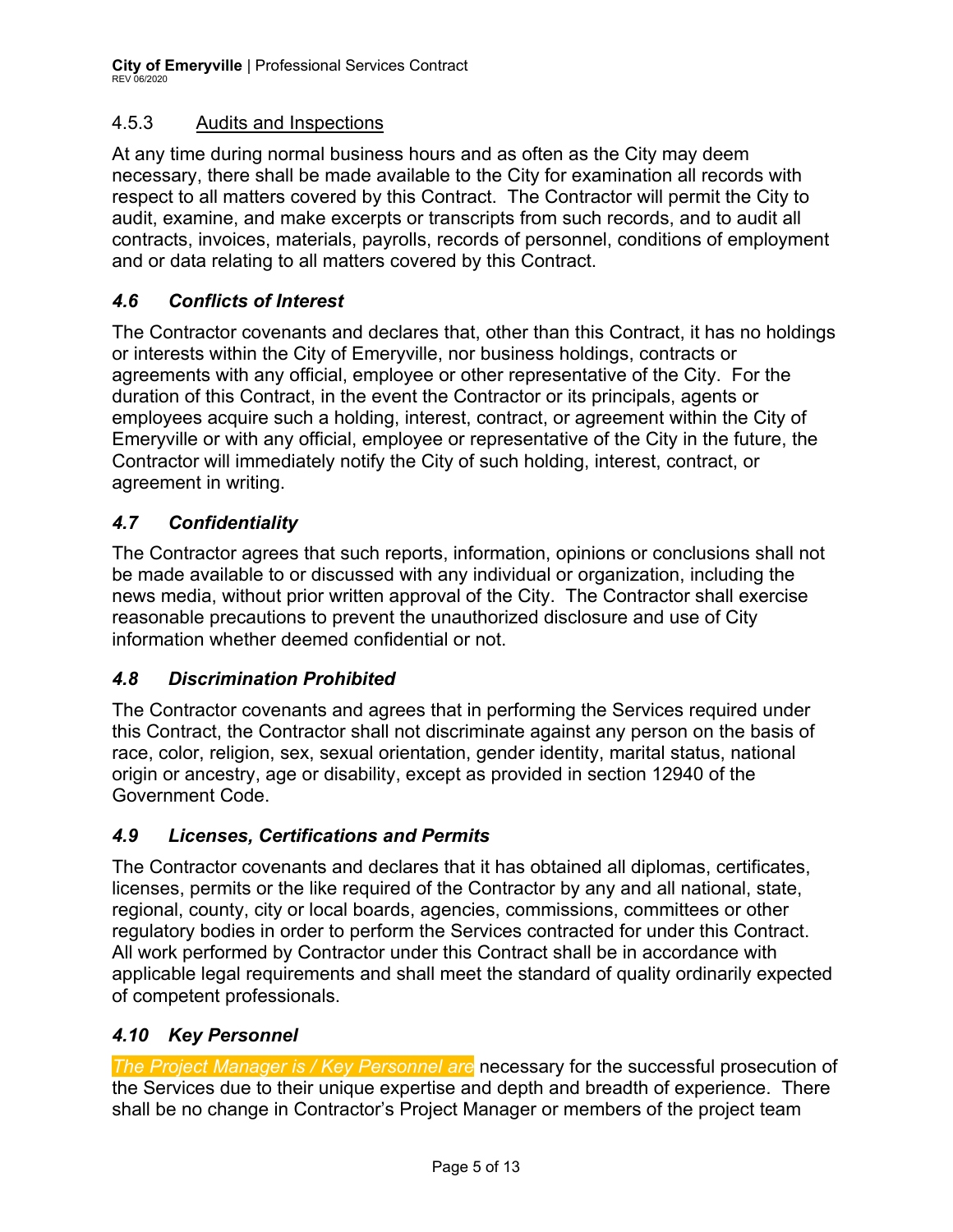without the City's approval. Contractor recognizes that the composition of this team was instrumental in the City's decision to award the work to Contractor and that compelling reasons for substituting these individuals must be demonstrated for the City's consent to be granted. Any substitutes shall be persons of comparable or superior expertise and experience. Failure to comply with the provisions of this section shall constitute a material breach of Contractor's obligations under this Contract and shall be grounds for termination.

## *4.11 Authority to Contract*

The Contractor covenants and declares that it has obtained all necessary approvals of its board of directors, stockholders, general partners, limited partners or similar authorities to simultaneously execute and bind Contractor to the terms of this Contract, if applicable.

## *4.12 Ownership of Work*

All reports, designs, drawings, plans, specifications, schedules, work product and other materials prepared or in the process of being prepared for the Services to be performed by the Contractor ("Materials") shall be and are the property of the City and the City shall be entitled to full access and copies of all such Materials. Any such Materials remaining in the hands of the Contractor or subcontractor upon completion or termination of the work shall be delivered immediately to the City. The Contractor assumes all risk of loss, damage or destruction of or to such Materials. If any Materials are lost, damaged or destroyed before final delivery to the City, the Contractor shall replace them at its own expense. Any and all copyrightable subject matter in all materials is hereby assigned to the City and the Contractor agrees to execute any additional documents that may be necessary to evidence such assignment.

## *4.13 City Labor Requirements*

## 4.13.1 Compliance

At the Effective Date, compliance with the City's living wage ordinance is  $\Box$  required / □ not required for this Contract. If this Contract provides for compensation to Contractor of \$25,000 or more within a single fiscal year for providing Services to the City, then Contractor shall comply with the requirements of the City's Living Wage Ordinance set forth in Chapter 31 of Title 5 of the Emeryville Municipal Code, unless (i) Contractor is a governmental entity, (ii) this Contract is subject to a higher prevailing wage rate as defined in the California Labor Code, or (iii) this Contract is subject to federal or state laws or regulations that would preclude the application of the City's laws.

## 4.13.2 Applicability

Compliance with the Living Wage Ordinance, if applicable, shall be required during the term of the Contract for all employees of Contractor who perform at least twenty-five percent (25%) of the work arising from this Contract, unless said employees are otherwise exempt from the application of the Living Wage Ordinance pursuant to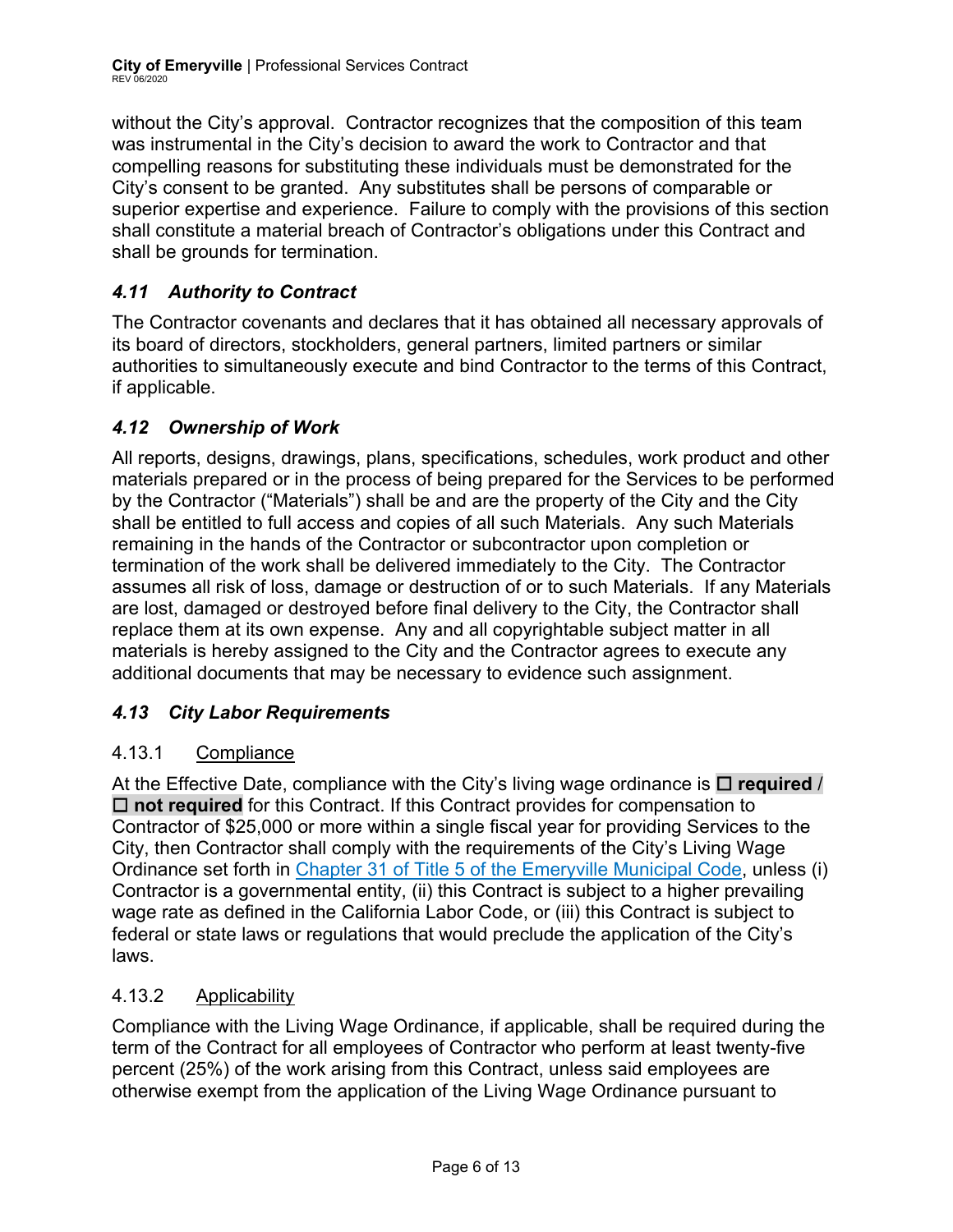**City of Emeryville** | Professional Services Contract REV 06/2020

Section 5-31.08 of the Emeryville Municipal Code. Contractor shall promptly provide to the City documents and information verifying compliance with the requirements of the Living Wage Ordinance within ten (10) working days following a written request for such documentation and information from the City.

## 4.13.3 Non-Compliance

Failure to comply with the Living Wage Ordinance provides that a person claiming a violation thereof may bring an action against Contractor for back pay, reinstatement and compensatory damages, as well as a penalty up to three times the amount of damages for a willful violation, plus reasonable attorney's fees and costs. In addition, the City may terminate the Contract and pursue any other remedies available to the City, including debarment, for violations of the Living Wage Ordinance.

## 4.13.4 Living Wage

Contractor shall notify each of its affected employees with regards to wages that are required to be paid pursuant to this Contract. "Living Wage" means no less than **\$16.97 PER HOUR** (which is subject to increase annually on July 1st to reflect the twelve-month average increase to the Consumer Price Index for all urban consumers in the San Francisco-Oakland-San Jose Metropolitan Statistical Area for the preceding year from May to April, not to exceed three percent (3%) in any one year) including wages and health benefits. If employer contributions for health benefits are not paid on an hourly basis, the employer must demonstrate to the City the hourly value of such benefits in order to receive credit for such payments to covered employees.

## 4.13.5 Minimum Wage and Paid Sick Leave

In addition to the Living Wage Ordinance, the Contractor may be required to comply with the City's Minimum Wage, Paid Sick Leave, and Other Employment Standards Ordinance, as set forth in Chapter 37 of Title 5 of the Emeryville Municipal Code, to the extent it is applicable.

## *4.14 California Labor Requirements*

## 4.14.1 Prevailing Wage Requirements

Contractor is aware of the requirements of California Labor Code Sections 1720 et seq. and 1770 et seq., which require the payment of prevailing wage rates and the performance of other requirements on certain "public works" and "maintenance" projects ("Prevailing Wage Laws"). If the Services are being performed as part of an applicable "public works" or "maintenance" project, as defined by the Prevailing Wage Laws, and if the total compensation is \$1,000 or more, Contractor agrees to fully comply with such Prevailing Wage Laws. Contractor shall defend, indemnify and hold the City, its officials, officers, employees and agents free and harmless from any claims, liabilities, costs, penalties or interest arising out of any failure or alleged failure to comply with the Prevailing Wage Laws. It shall be mandatory upon the Contractor and all subcontractors to comply with all California Labor Code provisions, which include but are not limited to prevailing wages (Labor Code Sections 1771, 1774 and 1775),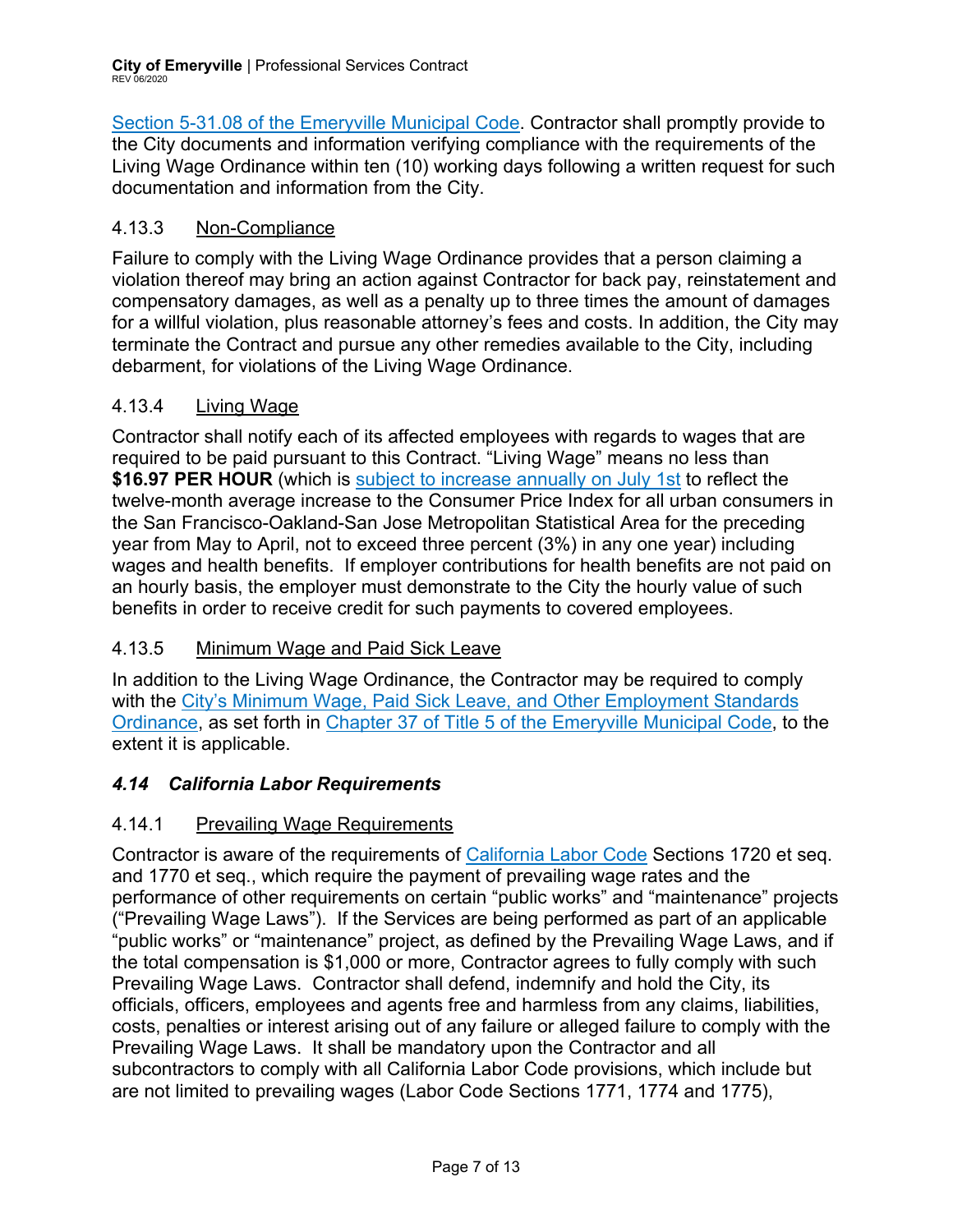employment of apprentices (Labor Code Section 1777.5), certified payroll records (Labor Code Sections 1771.4 and 1776), hours of labor (Labor Code Sections 1813 and 1815) and debarment of contractors and subcontractors (Labor Code Section 1777.1). The requirement to submit certified payroll records directly to the Labor Commissioner under Labor Code section 1771.4 shall not apply to work performed on a public works project that is exempt pursuant to the small project exemption specified in Labor Code Section 17714

## 4.14.2 Registration

If the Services are being performed as part of an applicable "public works" or "maintenance" project, then pursuant to Labor Code Sections 1725.5 and 1771.1, the Contractor and all subcontractors performing such Services must be registered with the Department of Industrial Relations. Contractor shall maintain registration for the duration of the Contract and require the same of any subcontractors, as applicable. Notwithstanding the foregoing, the contractor registration requirements mandated by Labor Code Sections 1725.5 and 1771.1 shall not apply to work performed on a public works project that is exempt pursuant to the small project exemption specified in Labor Code Sections 1725.5 and 1771.1.

## 4.14.3 Labor Compliance Oversight

This Contract may also be subject to compliance monitoring and enforcement by the Department of Industrial Relations. It shall be Contractor's sole responsibility to comply with all applicable registration and labor compliance requirements. Any stop orders issued by the Department of Industrial Relations against Contractor or any subcontractor that affect Contractor's performance of Services, including any delay, shall be Contractor's sole responsibility. Any delay arising out of or resulting from such stop orders shall be considered Contractor caused delay and shall not be compensable by the City. Contractor shall defend, indemnify and hold the City, its officials, officers, employees and agents free and harmless from any claim or liability arising out of stop orders issued by the Department of Industrial Relations against Contractor or any subcontractor.

## 4.14.4 Workers' Compensation

Pursuant to the requirements of section 1860 of the California Labor Code, Contractor will be required to secure the payment of workers' compensation to his employees in accordance with the provisions of section 3700 of the Labor Code. By signing this Contract, Contractor certifies the following:

"I am aware of the provisions of section 3700 of the California Labor Code which require every employer to be insured against liability for workers' compensation or to undertake self-insurance in accordance with the provisions of that code, and I will comply with such provisions before commencing the performance of the work of this contract."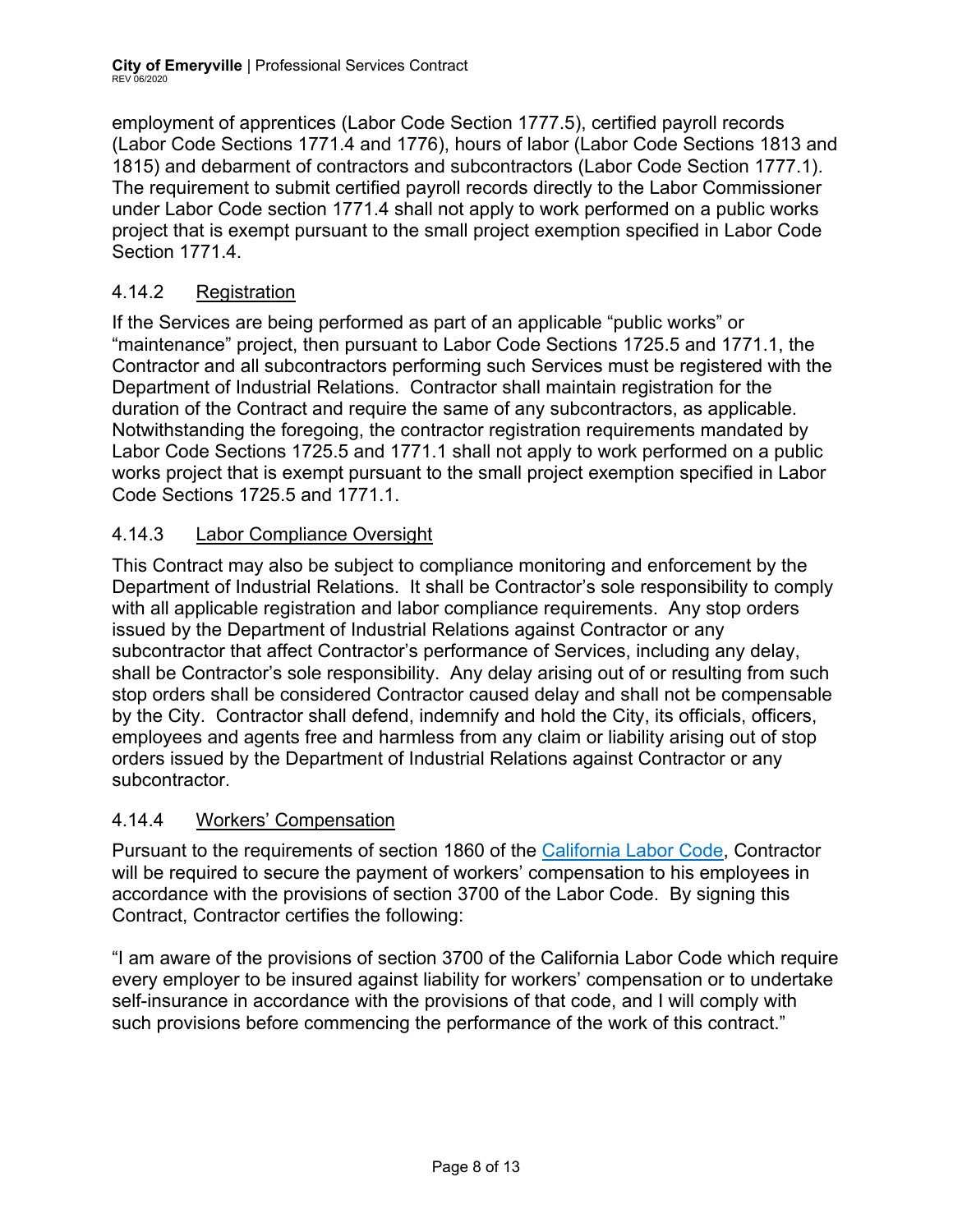## 4.14.5 Event of Default

Failure by Contractor to comply with any provision of this Section shall constitute a default of this Contract and shall be grounds for termination as provided in this Contract.

## **5. TERMINATION**

- A. The City shall have the right to terminate this Contract for any reason whatsoever by providing written notice thereof at least five (5) calendar days in advance of the termination date.
- B. All termination notice periods triggered pursuant to written notice shall begin to run from the date of the United States Postal Service postmark.
- C. Upon termination, City shall provide for payment to the Contractor for Services rendered and expenses incurred prior to the termination date.
- D. Upon receipt of a termination notice the Contractor shall: (1) promptly discontinue all Services affected, unless the notice directs otherwise; and (2) promptly deliver to the City all data, drawings, reports, summaries, and such other information and materials as may have been generated or used by the Contractor in performing this Contract, whether completed or in process, in the form specified by the City.
- E. Notwithstanding anything to the contrary, this Contract is subject to immediate termination in the event the City Council does not appropriate sufficient funds for this Contract.
- F. The rights and remedies of the City and the Contractor provided in this Section are in addition to any other rights and remedies provided under this Contract or at law or in equity.

## **6. NO PERSONAL LIABILITY**

No member, official or employee of the City shall be personally liable to the Contractor or any successor in interest in the event of any default or breach by the City or for any amount which may become due to the Contractor or successor or on any obligation under the terms of this Contract.

## **7. ENTIRE AGREEMENT**

This Contract constitutes the complete agreement between the Parties and supersedes any and all other agreements, either oral or in writing, between the Parties with respect to the subject matter of this Agreement. No other agreement, statement or promise relating to the subject matter of this Contract not contained in this Contract shall be valid or binding. This Contract may be modified or amended only by a written document signed by representatives of both Parties with appropriate authorization.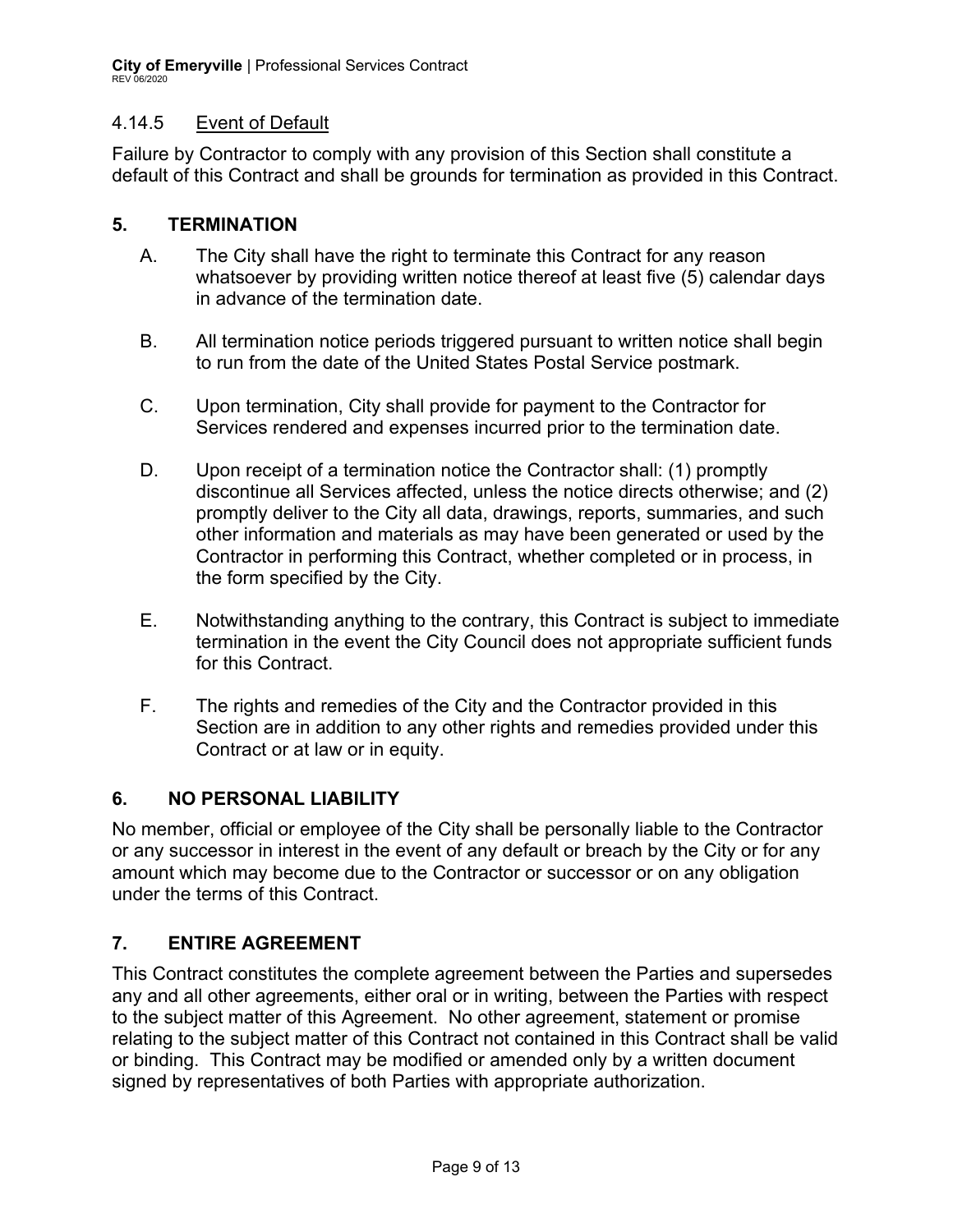**City of Emeryville** | Professional Services Contract REV 06/2020

## **8. SUCCESSORS AND ASSIGNS**

Subject to the provisions of this Contract regarding assignment, this Contract shall be binding on the heirs, executors, administrators, successors and assigns of the respective Parties.

## **9. APPLICABLE LAW AND ATTORNEY'S FEES; VENUE**

If any action at law or in equity is brought to enforce or interpret the provisions of this Contract, the rules, regulations, statutes and laws of the State of California will control. The prevailing party shall be entitled to reasonable attorney's fees in addition to any other relief to which said party may be entitled. The exclusive venue for any legal action taken pursuant to this Contract shall be the State of California Superior Court for the County of Alameda or the United States District Court for the Northern District of California.

## **10. SEVERABILITY**

The caption or headnote on articles or sections of this Contract are intended for convenience and reference purposes only and in no way define, limit or describe the scope or intent thereof, or of this Contract nor in any way affect this Contract. Should any article(s) or section(s), or any part thereof, later be deemed unenforceable by a court of competent jurisdiction, the remainder of this Contract shall remain in full force and effect to the extent possible.

## **11. BUSINESS TAX CERTIFICATE**

Prior to commencement of the Services to be provided hereunder, Contractor shall apply to the City of Emeryville Finance Department for a business tax certificate, pay the applicable business tax and maintain said business tax certificate during the term of this Contract, as provided in Article 1 of Chapter 1 of Title 3 of the Emeryville Municipal Code.

## **12. NOTICES**

## *12.1 Communications Relating to Daily Activities*

All communications relating to the day-to-day activities of the work and invoices shall be exchanged between *Project Manager* for the City and *Point of Contact* for the Contractor:

| <b>CITY</b>                                         | <b>CONTRACTOR</b>                    |  |
|-----------------------------------------------------|--------------------------------------|--|
| <b>Project Manager, Title</b>                       | <b>Point of Contact, Title</b>       |  |
| Phone No: 510-596-4300                              | Phone No: 510-000-0000               |  |
| . E-Mail : <mark>e<i>mail@</i>emeryville.org</mark> | E-Mail : <i>email@contractor.com</i> |  |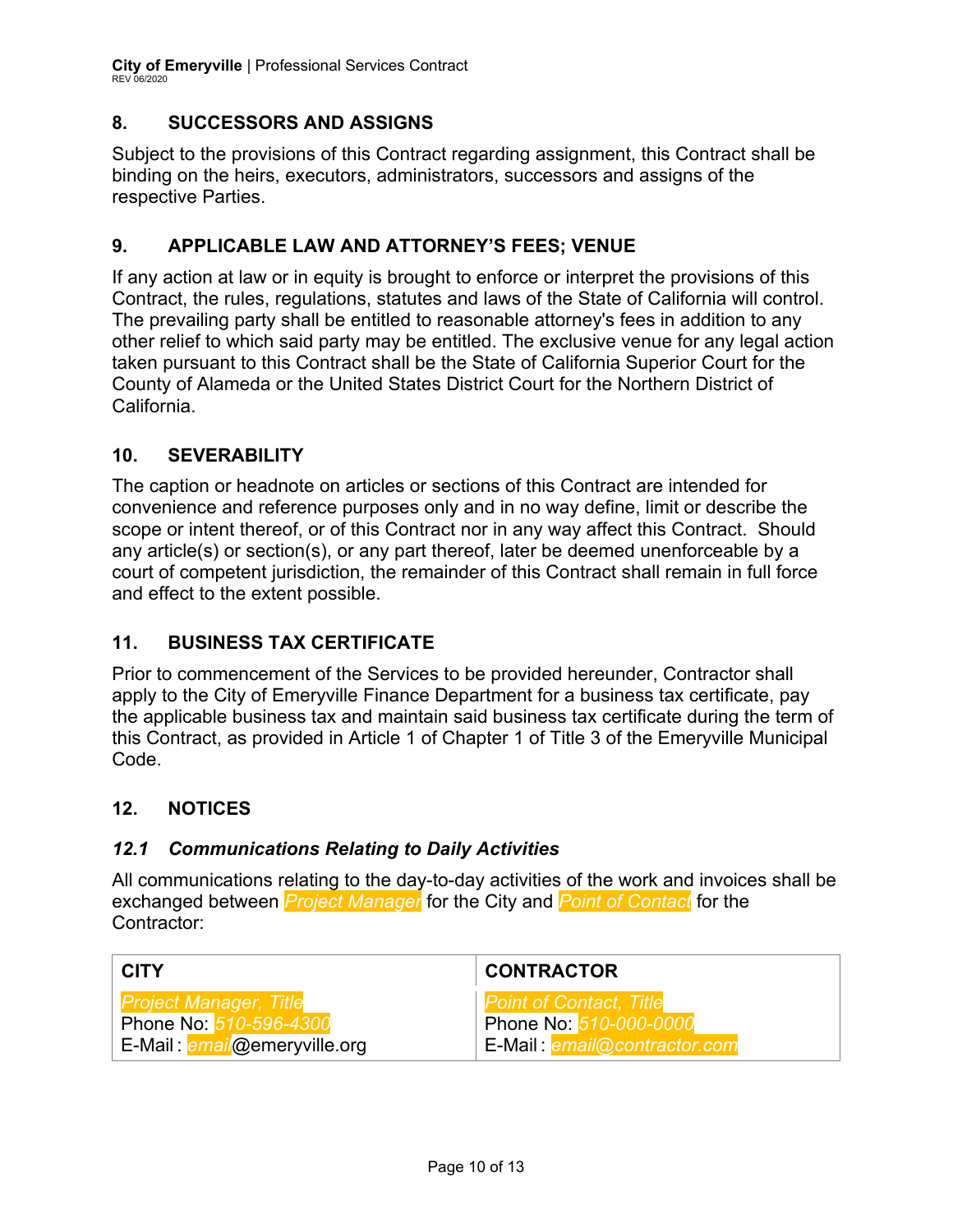## *12.2 Official Notices*

All other notices, writings or correspondence as required by this Contract shall be directed to the City and the Contractor, respectively, as follows:

| <b>CITY</b>                                                                                                                                                         | <b>CONTRACTOR</b>                                                                                                                         |
|---------------------------------------------------------------------------------------------------------------------------------------------------------------------|-------------------------------------------------------------------------------------------------------------------------------------------|
| <b>Department Head, Title</b><br><b>Street Address</b><br>Emeryville, California 94608<br>Phone No: 510-596-4300<br>E-Mail: email@emeryville.org                    | <b>CEO / President, Title</b><br><b>Street Address</b><br>City, State, Zip Code<br>Phone No: 510-000-0000<br>E-Mail: email@contractor.com |
| with a copy to:<br><b>Project Manager, Title</b><br><b>Street Address</b><br>Emeryville, California 94608<br>Phone No: 510-596-4300<br>E-Mail: email@emeryville.org |                                                                                                                                           |

## **13. COUNTERPARTS**

This Contract may be signed in counterparts, each of which shall constitute an original. It is expressly agreed that each Party to this Contract shall be bound by its own telecopied, scanned, electronic or digital signature and shall accept the telecopied, scanned, electronic or digital signature of the other Party to this Contract.

## **14. NO THIRD-PARTY BENEFICIARIES**

Except to the extent expressly provided for herein, there are no intended third-party beneficiaries of any right or obligation assumed by the Parties.

## **15. NON-EXCLUSIVITY**

City reserves right to employ other contractors in connection with the Services covered under this Contract.

## **16. ASSIGNMENT OR TRANSFER**

Contractor shall not assign, hypothecate or transfer, either directly or by operation of law, this Contract or any interest herein without the prior written consent of the City. Any attempt to do so shall be null and void, and any assignees, hypothecates or transferees shall acquire no right or interest by reason of such attempted assignment, hypothecation or transfer.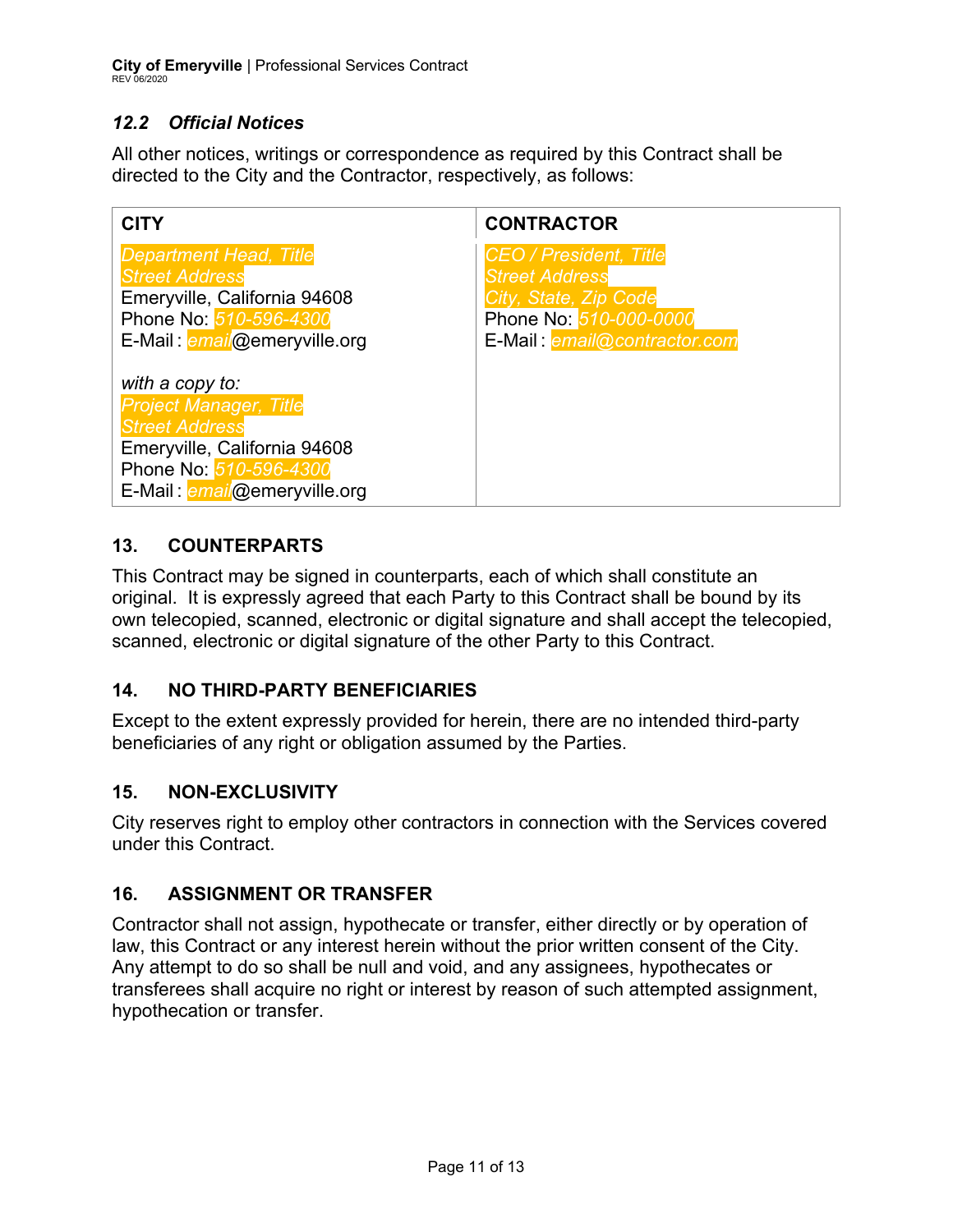**City of Emeryville** | Professional Services Contract REV 06/2020

## **17. WAIVER**

The City's failure to enforce any provision of this Contract or the waiver in a particular instance shall not be construed as a general waiver of any future breach or default.

## **18. OTHER REQUIREMENTS, INCLUDING FEDERAL OR STATE REQUIREMENTS, IF APPLICABLE**

If any of the boxes are checked below, this Contract is subject to the requirements as set forth in **Exhibit C**:

- Compliance with terms and conditions set forth in **Exhibit C** is required for this Contract. Contractor shall also fully and adequately comply with the provisions included in **Exhibit C** ("**Other Requirements**") when attached hereto and incorporated by reference. With respect to any conflict between such Other Requirements, and the terms of this Contract and/or provisions of state law, **Exhibit C** shall control.
- $\Box$  FEMA financial assistance will be used to fund all or a portion of this contract. If FEMA financial assistance will be used to fund any portion of this Contract, the Contractor shall comply with all federal requirements including, but not limited to, the following: 2 C.F.R. Part 200 – Uniform Administrative Requirements, Cost Principles, and Audit Requirements for Federal Awards, which is expressly incorporated herein by reference, and Federal Contract Provisions attached hereto as **Exhibit C** and incorporated herein by reference. Subcontracts, if any, shall contain a provision making them subject to all of the provisions stipulated in the contract, including but not limited to, 2 C.F.R. Part 200 and the Federal Contract Provisions. With respect to any conflict between such federal requirements and the terms of this contract and/or the provisions of state law and except as otherwise required under federal law or regulation, the more stringent requirement shall control.

*SIGNATURES ON FOLLOWING PAGE*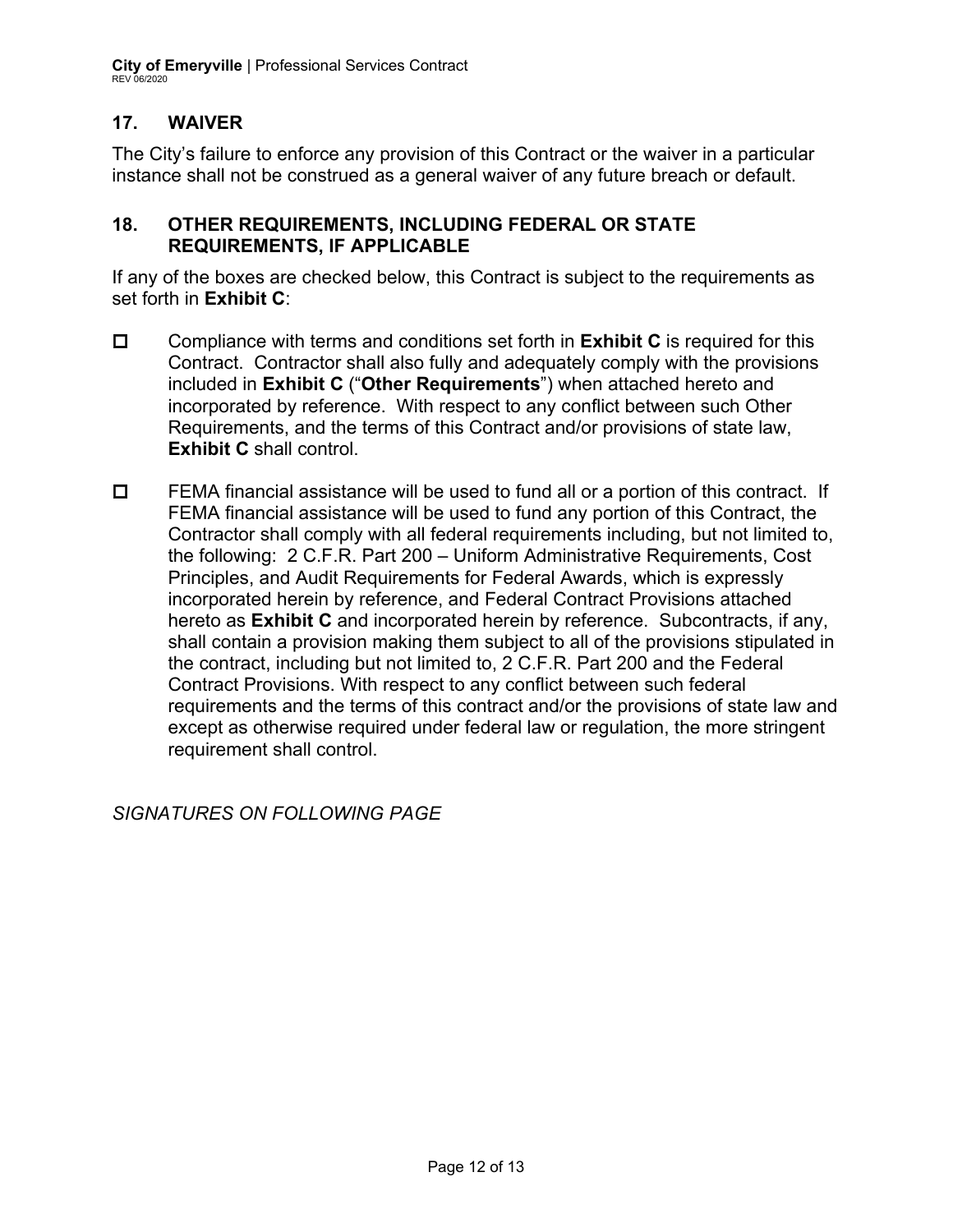## **19. SIGNATURE PAGE TO PROFESSIONAL SERVICES CONTRACT**

**IN WITNESS WHEREOF** the City and the Contractor have executed this Contract, which shall become effective as of the date first written above.

Approved As To Form:

| <b>City Attorney</b> |      |                                           |
|----------------------|------|-------------------------------------------|
| Dated:               |      | <b>CITY OF EMERYVILLE</b>                 |
|                      | 2021 |                                           |
|                      |      | <b>Christine S. Daniel, City Manager</b>  |
| Dated:               |      | COMPANY / CONTRACTOR NAME (INC, LLP, LLC) |
|                      | 2021 | (Signature)                               |
|                      |      | <b>Type Name of Signatory, Title</b>      |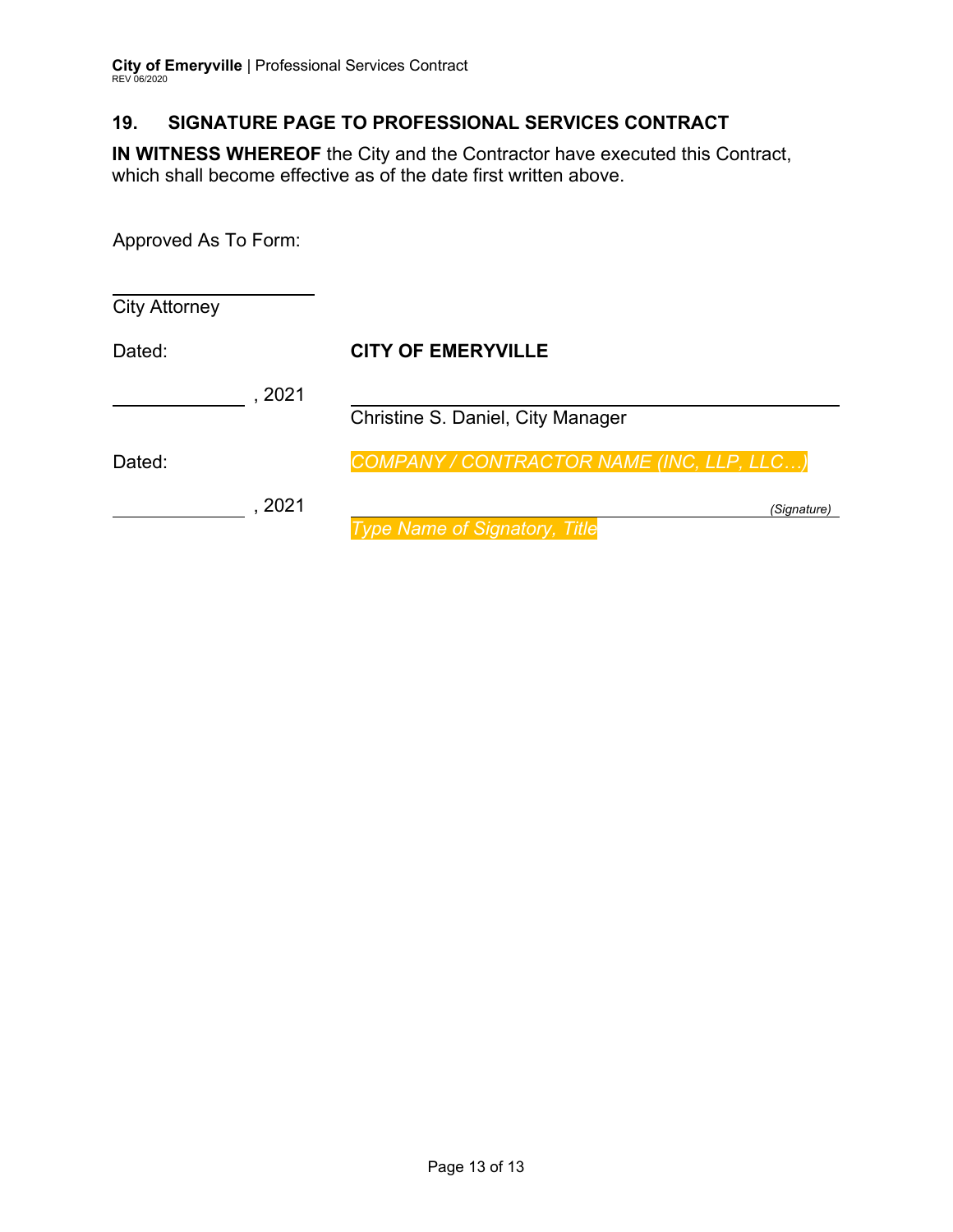

## **EXHIBIT B** Contract Insurance Requirements

As used in this Exhibit B, Contractor refers to *COMPANY / CONTRACTOR NAME (INC, LLP, LLC…)*.

## **1. MINIMUM REQUIREMENTS**

Contractor shall, at its expense, procure and maintain for the duration of the Contract insurance against claims for injuries to persons or damages to property which may arise from or in connection with the performance of the Work or Services required by the Contract hereunder by Contractor, its agents, representatives, employees or subcontractors. Contractor shall also require all of its subcontractors to procure and maintain the same insurance for the duration of the Contract. Such insurance shall meet at least the following minimum levels of coverage, as checked below:

## *1.1 Minimum Scope of Insurance*

Coverage shall be at least as broad as the latest version of the following:

## **General Liability**

Insurance Services Office Commercial General Liability coverage (occurrence form CG 00 01).

## **Automobile Liability**

Insurance Services Office Business Auto Coverage form number CA 00 01, code 1 (any auto) or if Contractor owns no vehicles, this requirement may be met through a non-owned auto endorsement to the General Liability Policy.

## **Professional Liability / Errors and Omissions**

Written on a policy form specifically designed to protect against acts, errors or omissions of the Contractor wherein "Covered Professional Services" as designated in the policy must specifically include Services performed under this Contract.

## **Workers' Compensation and Employer's Liability**

Workers' Compensation insurance as required by the State of California and Employer's Liability Insurance. Policies shall not contain exclusions contrary to this Contract.

## **Pollution Liability Insurance**

Pollution Liability insurance for claims arising from the discharge, dispersal release or escape or any irritant or contaminant into or upon land, any structure, the atmosphere, watercourse or body of water, including groundwater. This shall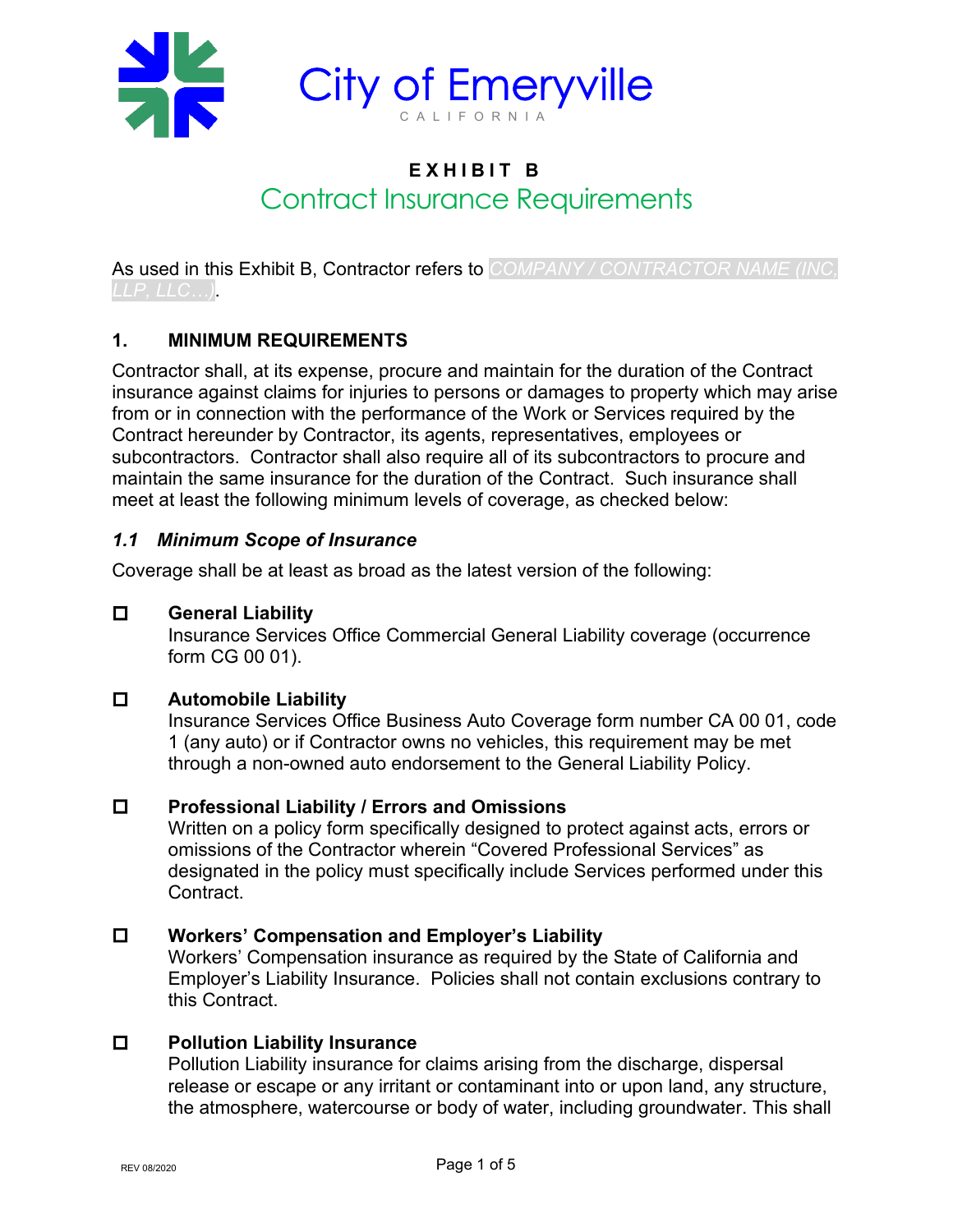include on and off-site clean up and emergency response costs and claims arising from above ground and below ground storage tanks.

## *1.2 Minimum Limits of Insurance*

Contractor shall maintain limits no less than:

## **General Liability**

## All Contract Types

**\$1,000,000.00** per occurrence and **\$2,000,000.00** aggregate for bodily injury, personal injury and property damage, including without limitation, blanket contractual liability.

*OR*

## **C** Construction Specific

**\$2,000,000.00** per occurrence and **\$4,000,000.00** aggregate for bodily injury, personal injury and property damage, including without limitation, blanket contractual liability, and coverage for explosion, collapse and underground property damage hazards.

## **Automobile Liability**

**\$2,000,000.00** per accident for bodily injury and property damage.

#### **Professional Liability / Errors and Omissions \$2,000,000.00** per claim and aggregate.

 **Workers' Compensation and Employer's Liability** Workers' compensation limits as required by the Labor Code of the State of California. Employer's Liability limits of **\$1,000,000.00** each accident, policy limit bodily injury or disease, and each employee bodily injury or disease.

## **Pollution Liability Insurance \$2,000,000.00** per occurrence and **\$2,000,000.00** aggregate.

Except for the professional liability / errors and omissions policy, defense costs shall be available in addition to the limits. Notwithstanding the minimum limits specified herein, any available coverage shall be provided to the Parties required to be named as additional insureds pursuant to this Contract.

## **2. INSURANCE ENDORSEMENTS**

The insurance policies shall contain the following provisions, if checked, or Contractor shall provide endorsements (amendments) on forms supplied or approved by the City to add the following provisions, if checked, to the insurance policies: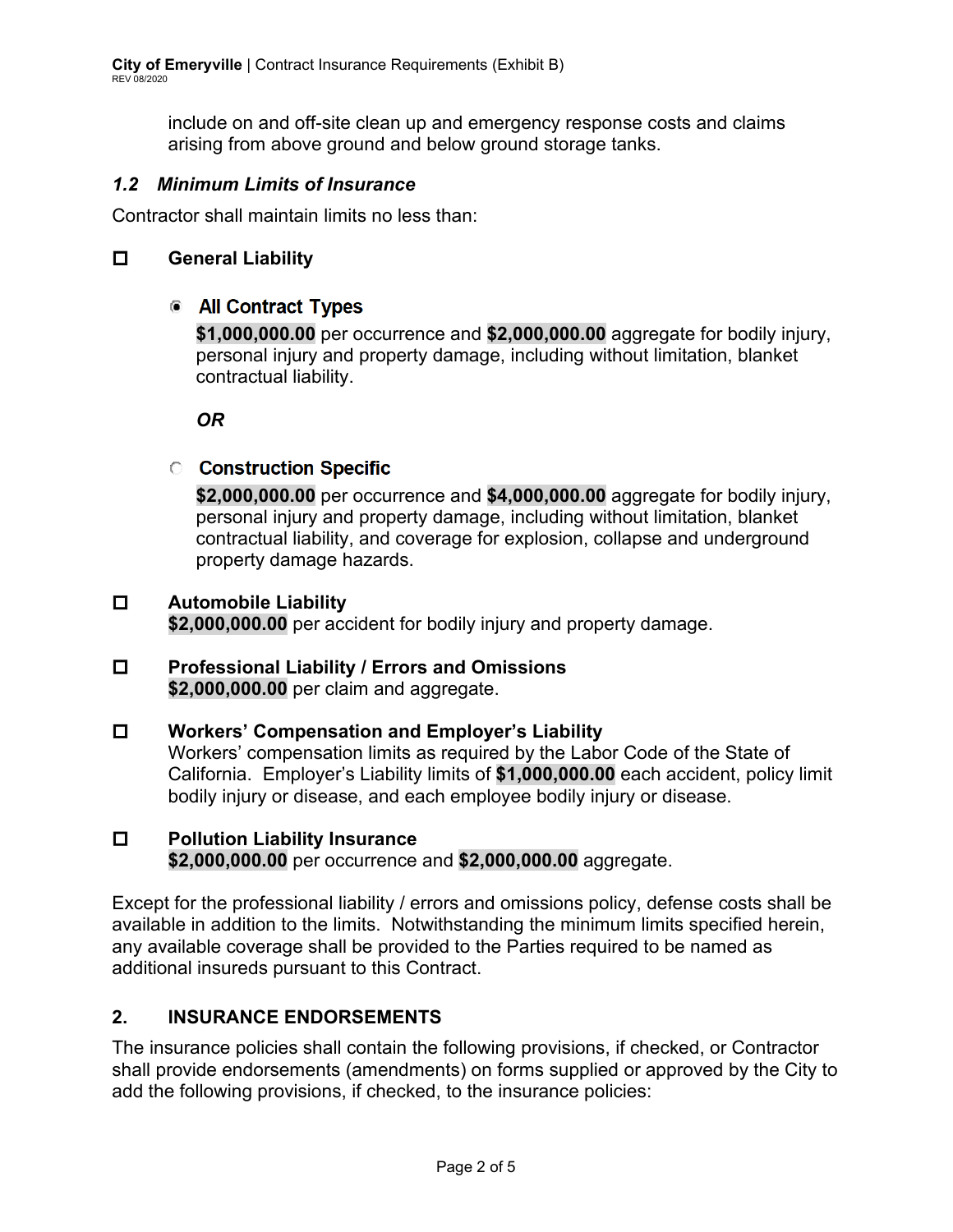## **General Liability**

(1) Such policy shall provide the City, its officials, employees, agents and authorized volunteers additional insured status using ISO endorsements CG20 10 or CG20 37, or endorsements providing the exact same coverage, with respect to the work or operations performed by or on behalf of Contractor, including materials, parts or equipment furnished in connection with such work; (2) all policies shall waive or shall permit Contractor to waive all rights of subrogation which may be obtained by the Contractor or any insurer by virtue of payment of any loss or any coverage provided to any person named as an additional insured pursuant to this Contract, and Contractor agrees to waive all such rights of subrogation; (3) the insurance coverage shall be primary insurance as respects the City, its officials, employees, agents and authorized volunteers, or if excess, shall stand in an unbroken chain of coverage excess of Contractor's scheduled underlying coverage. Any insurance or self-insurance maintained by the City, its officials, employees, agents and authorized volunteers shall be excess of Contractor's insurance and shall not be called upon to contribute with it; and (4) the insurance coverage shall contain standard separation of insureds provisions.

## **Automobile Liability**

(1) Such policy shall provide the City, its officials, employees, agents and authorized volunteers additional insured status with respect to the ownership, operation, maintenance, use, loading or unloading of any auto owned, leased, hired or borrowed by Contractor or for which Contractor is responsible; (2) all policies shall waive or shall permit Contractor to waive all rights of subrogation which may be obtained by the Contractor or any insurer by virtue of payment of any loss or any coverage provided to any person named as an additional insured pursuant to this Contract, and Contractor agrees to waive all such rights of subrogation; and (3) the insurance coverage shall be primary insurance as respects the City, its officials, employees, agents and authorized volunteers, or if excess, shall stand in an unbroken chain of coverage excess of Contractor's scheduled underlying coverage. Any insurance or self-insurance maintained by the City, its officials, employees, agents and authorized volunteers shall be excess of Contractor's insurance and shall not be called upon to contribute with it in any way.

## **Professional Liability Coverage**

Any policy inception date, continuity date, or retroactive date must be before the effective date of this Contract and Contractor agrees to maintain continuous coverage through a period no less than three years after termination of the **Contract**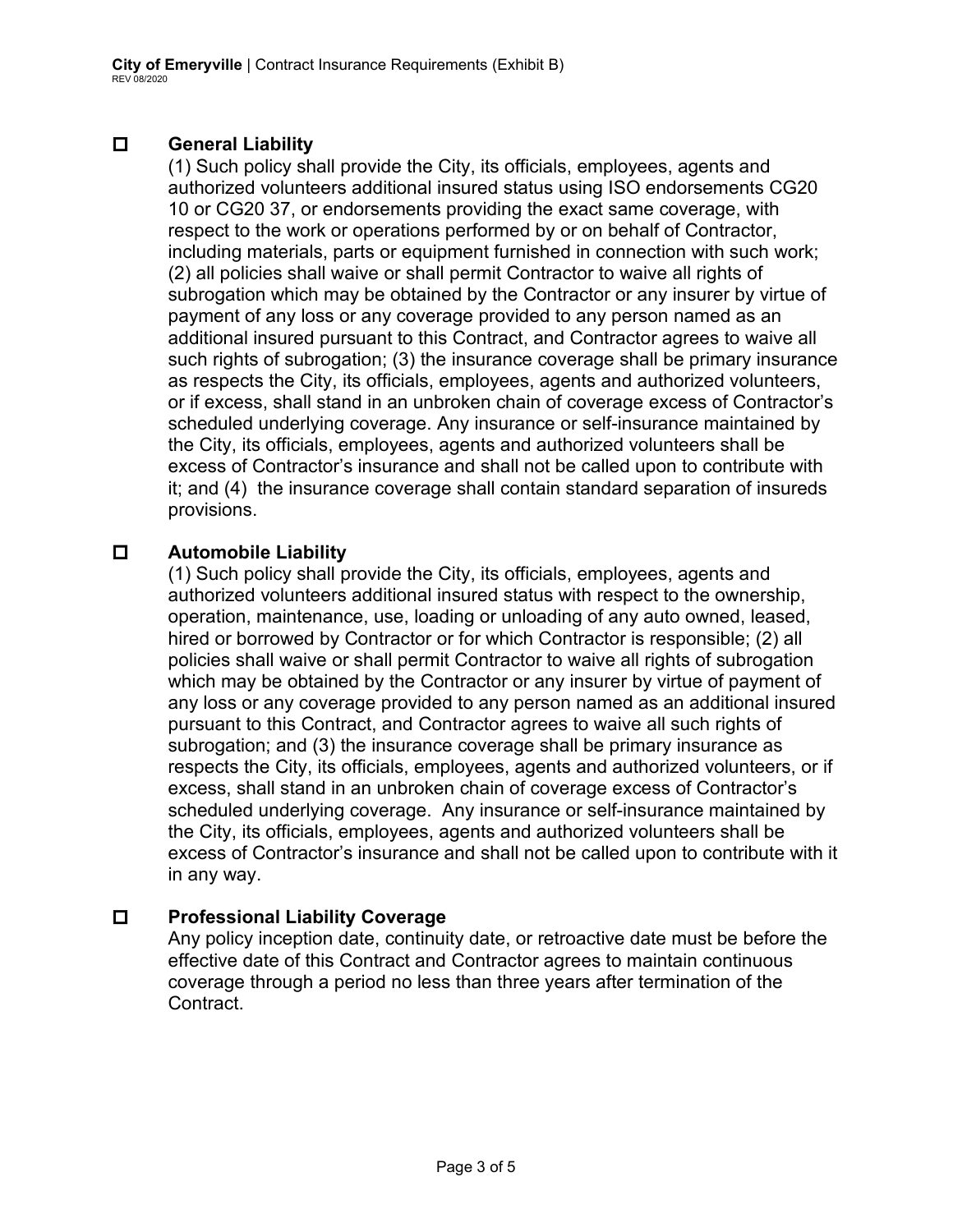**City of Emeryville** | Contract Insurance Requirements (Exhibit B) REV 08/2020

## **Workers' Compensation and Employer's Liability Coverage**

The insurer shall agree to waive all rights of subrogation against the City, its officials, employees, agents and authorized volunteers for losses paid under the terms of the insurance policy which arise from work performed by Contractor.

## **Pollution Liability Coverage**

(1) Such policy shall give the City, its officials, employees, agents and authorized volunteers additional insured status with respect to claims arising from the discharge, dispersal release or escape or any irritant or contaminant into or upon land, any structure, the atmosphere, watercourse or body of water, including groundwater; (2) all policies shall waive or shall permit Contractor to waive all rights of subrogation which may be obtained by the Contractor or any insurer by virtue of payment of any loss or any coverage provided to any person named as an additional insured pursuant to this Contract, and Contractor agrees to waive all such rights of subrogation; and (3) the insurance coverage shall be primary insurance as respects the City, its officials, employees, agents and authorized volunteers, or if excess, shall stand in an unbroken chain of coverage excess of Contractor's scheduled underlying coverage. Any insurance or self-insurance maintained by the City, its officials, employees, agents and authorized volunteers shall be excess of Contractor's insurance and shall not be called upon to contribute with it in any way.

## **ALL COVERAGES**

Each insurance policy required by this Contract shall be endorsed to state that: (1) coverage shall not be suspended, voided, reduced or canceled except after thirty (30) days prior written notice by certified mail, return receipt requested, has been given to the City; and (2) any failure to comply with reporting or other provisions of the policies, including breaches of warranties, shall not affect coverage provided to the City, its officials, employees, agents and authorized volunteers.

## **3. NO SPECIAL LIMITATIONS**

The required insurance shall not contain any special limitations on the scope of protection afforded to the City, its officials, employees, agents and authorized volunteers.

## **4. DEDUCTIBLES AND SELF-INSURANCE RETENTIONS**

Any deductibles or self-insured retentions must be declared to and approved by the City. Contractor shall guarantee that, at the option of the City, either: (1) the insurer shall reduce or eliminate such deductibles or self-insured retentions as respects the City, its officials, employees, agents and authorized volunteers; or (2) the Contractor shall procure a bond or other financial guarantee acceptable to the City guaranteeing payment of losses and related investigation costs, claims and administrative and defense expenses.